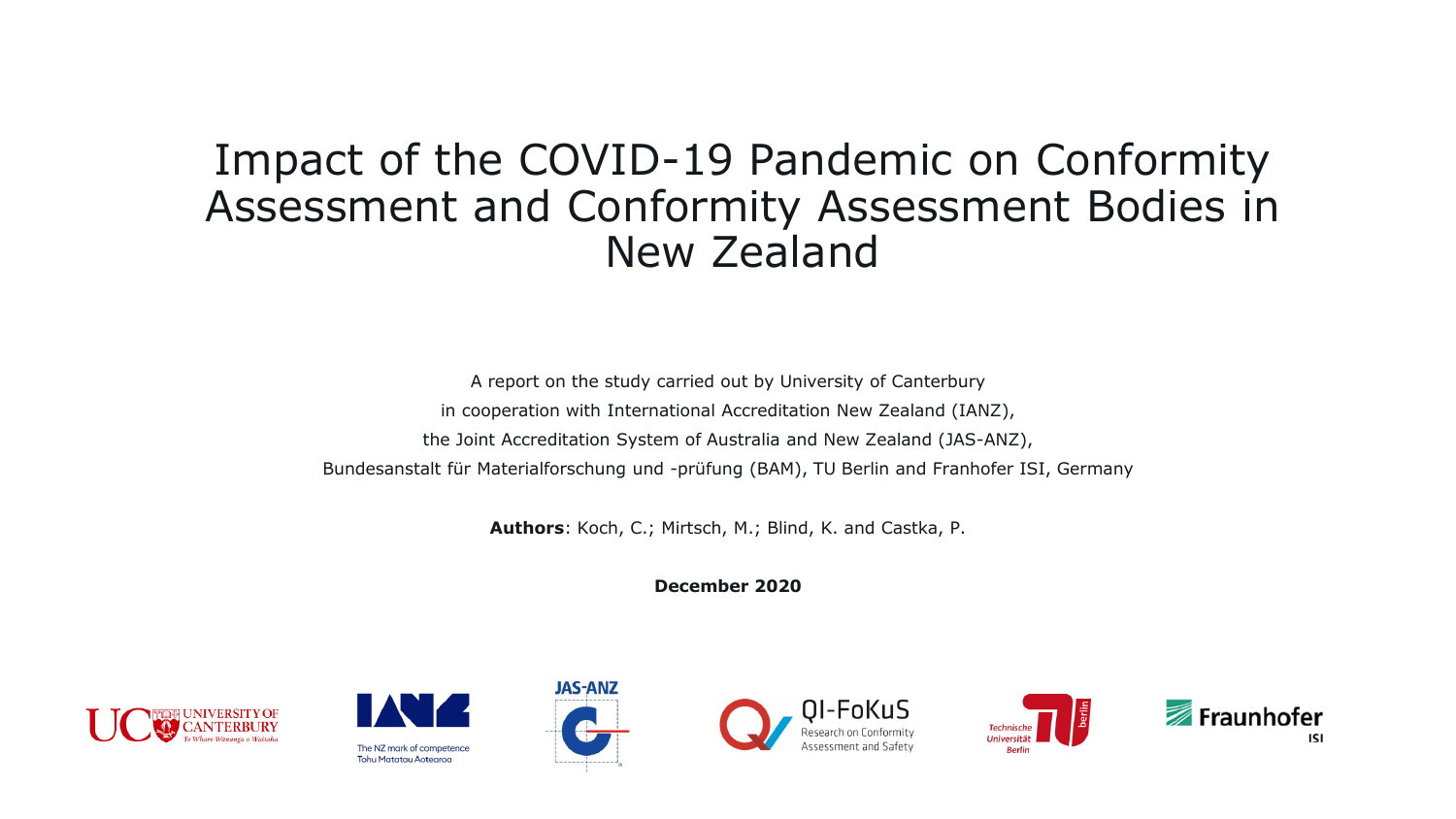



#### **Contact**

Prof. Pavel Castka

pavel.castka@canterbury.ac.nz

#### **How to cite this report:**

Koch, C.; Mirtsch, M.; Blind, K. and Castka, P. (2020): Impact of the COVID-19 Pandemic on Conformity Assessment and Conformity Assessment Bodies in New Zealand, A report by Bundesanstalt für Materialforschung und -prüfung (BAM), Germany; TU Berlin, Germany and University of Canterbury, New Zealand.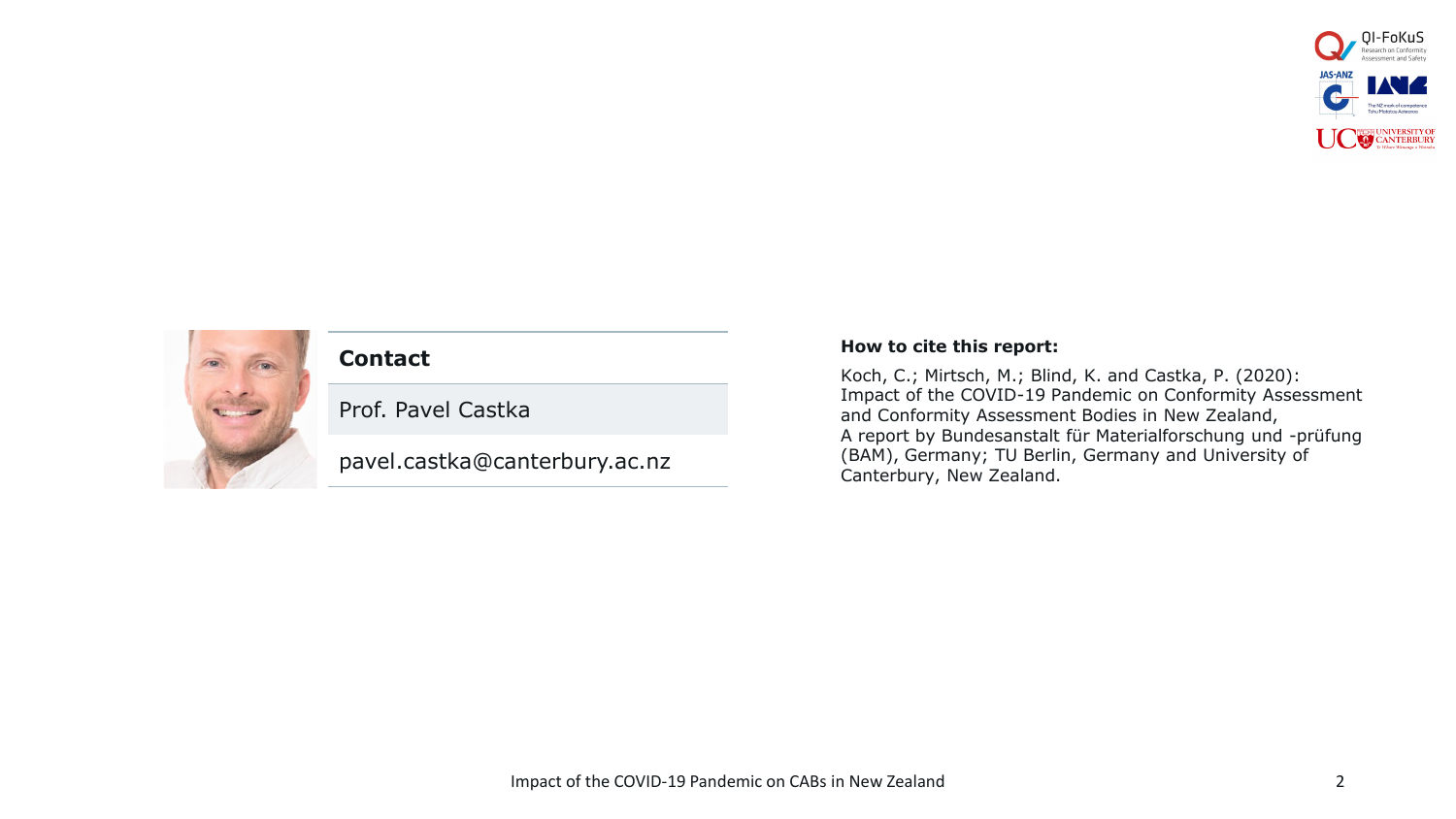

# **Background**

| <b>Methodology</b>   | Online survey*                |
|----------------------|-------------------------------|
| <b>Survey period</b> | 6 October - 30 November, 2020 |
| <b>Sample</b>        | 120 completed questionnaires  |

The survey was organized in New Zealand by Prof Pavel Castka (University of Canterbury) in cooperation with International Accreditation New Zealand (IANZ), the Joint Accreditation System of Australia and New Zealand (JAS-ANZ) and supported by the Ministry of Business, Innovation and Employment (MBIE). Accredited CABs in New Zealand were invited by e-mail to participate in the survey.

The survey is part of a global attempt to map the impact of the COVID-19 pandemic on conformity assessment and is jointly researched by Bundesanstalt für Materialforschung und –prüfung (German Federal Institute for Materials Research and Testing), the Technische Universität Berlin (TU Berlin, Chair of Innovation Economics), Fraunhofer ISI in the framework of the QI-FoKuS initiative and University of Canterbury. The survey was successfully administered in Germany, New Zealand, Italy and the UK (as of Dec 2020).

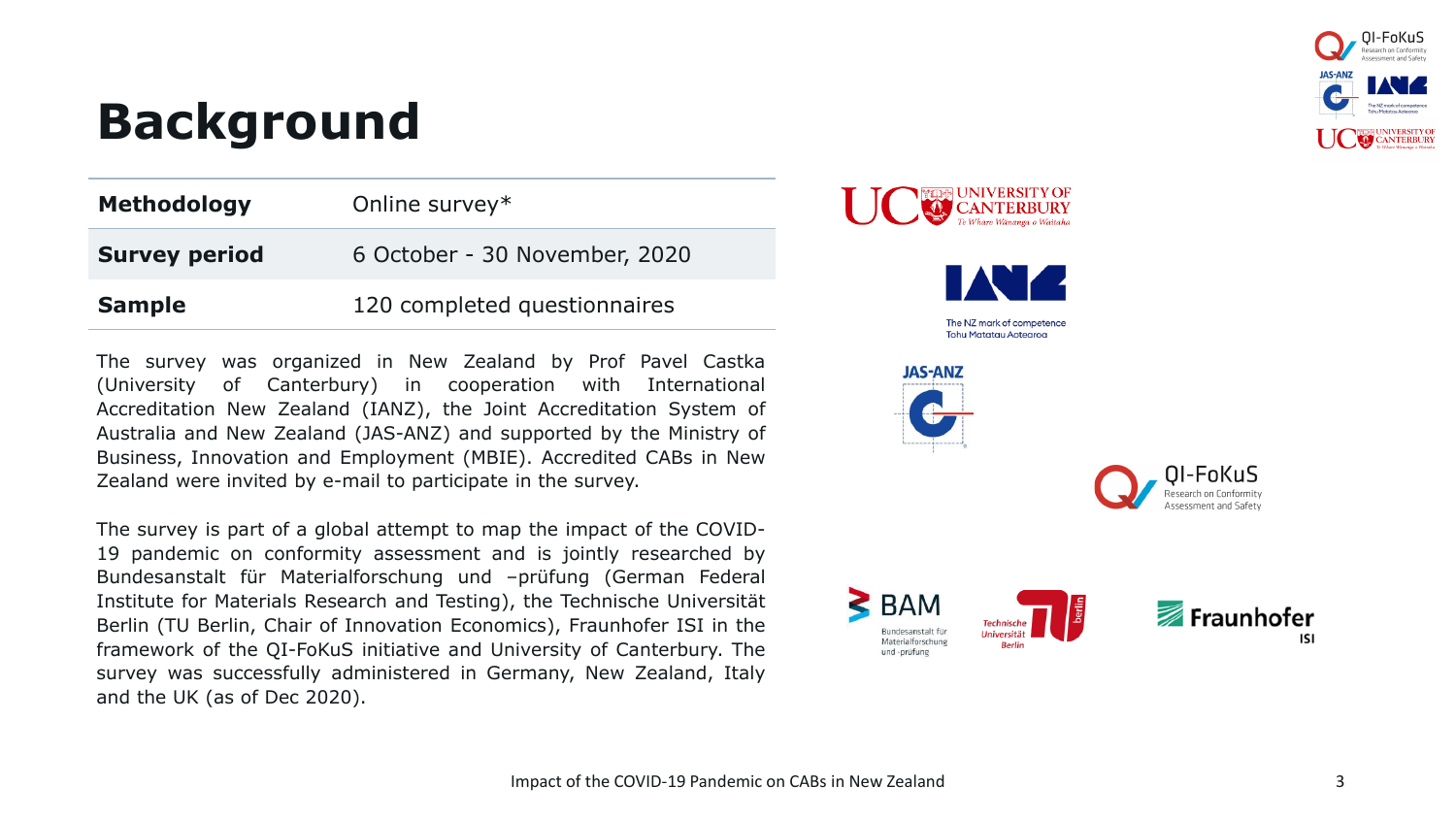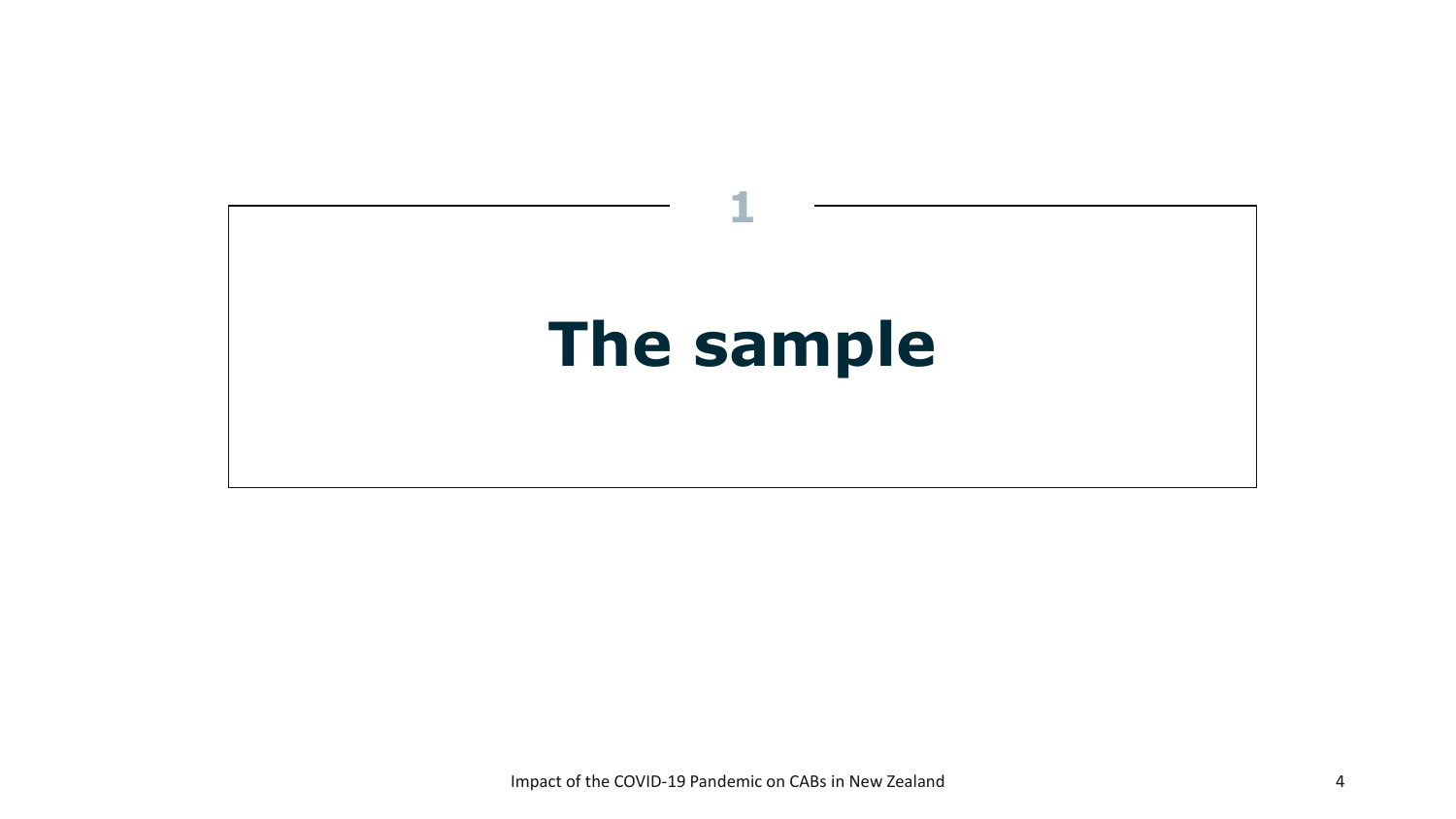## **120 Conformity Assessment Bodies (CABs) have participated in the survey**



- 74% of participating CABs have less than 50 employees, thus belonging to the group of **small enterprises**
- 61% are **independent companies**, 18% belong to an international group of companies
- 73% have their headquarters in New Zealand
- For 27% **CA is the main focus** of the entire organisation, whereas for 38% it is only one activity among others. 28% are **internal CABs** inside organisations.

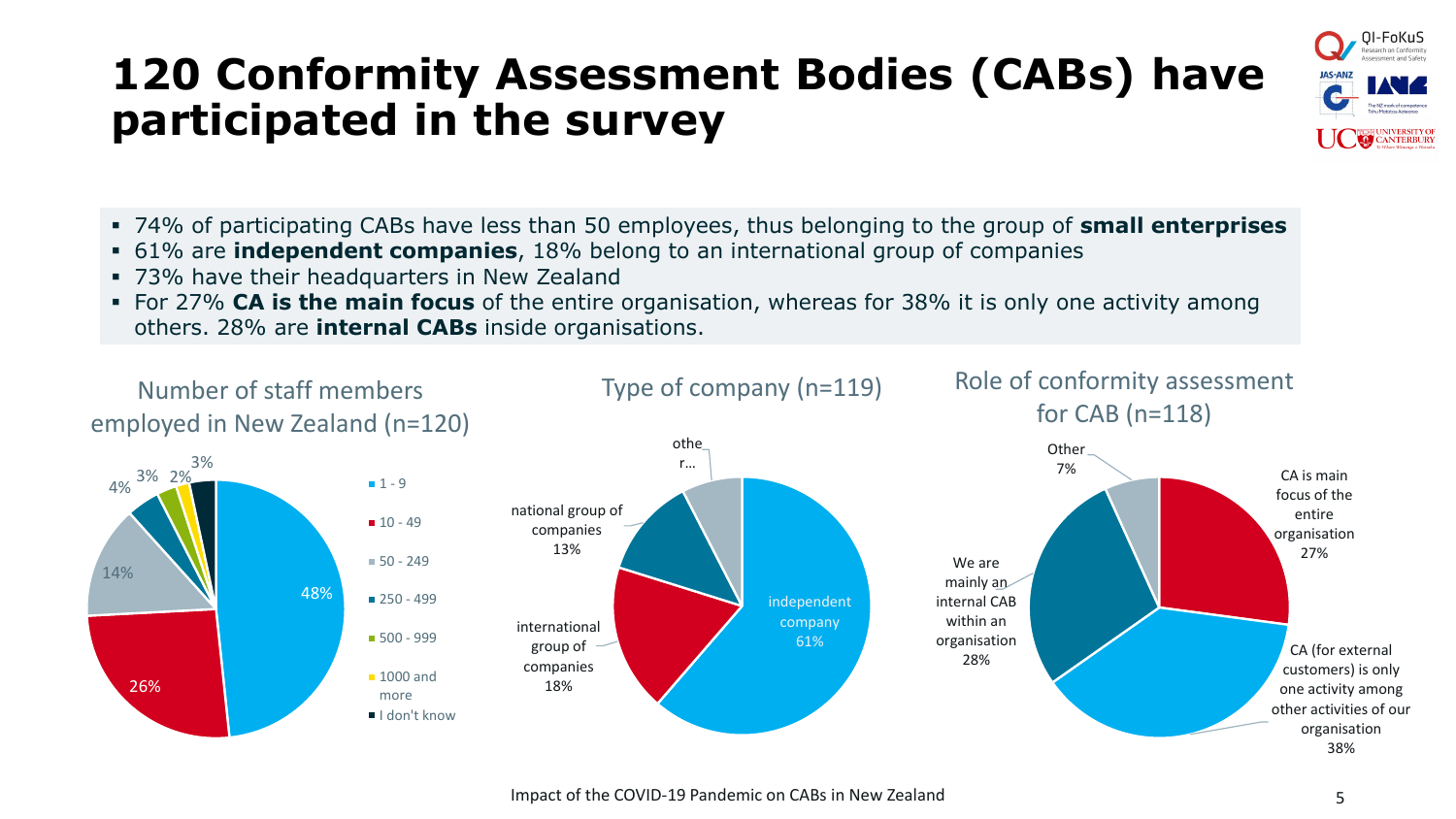## **120 Conformity Assessment Bodies (CABs) have participated in the survey**





In the following analysis, the fields of activity were aggregated to increase the sub-sample size. Certification bodies for management systems, persons and products were aggregated into the general category of "Certification body". Remaining types of CA with  $n < 6$  (= Medical laboratories, Reference material producers, Providers of proficiency testing, Validation/verification bodies, Other) were added to form the group "Other".

Number of different CA activities offered per CAB



- Testing laboratories represent the **largest group of participants**
- 75% of CABs are **specialized** in a single field of activity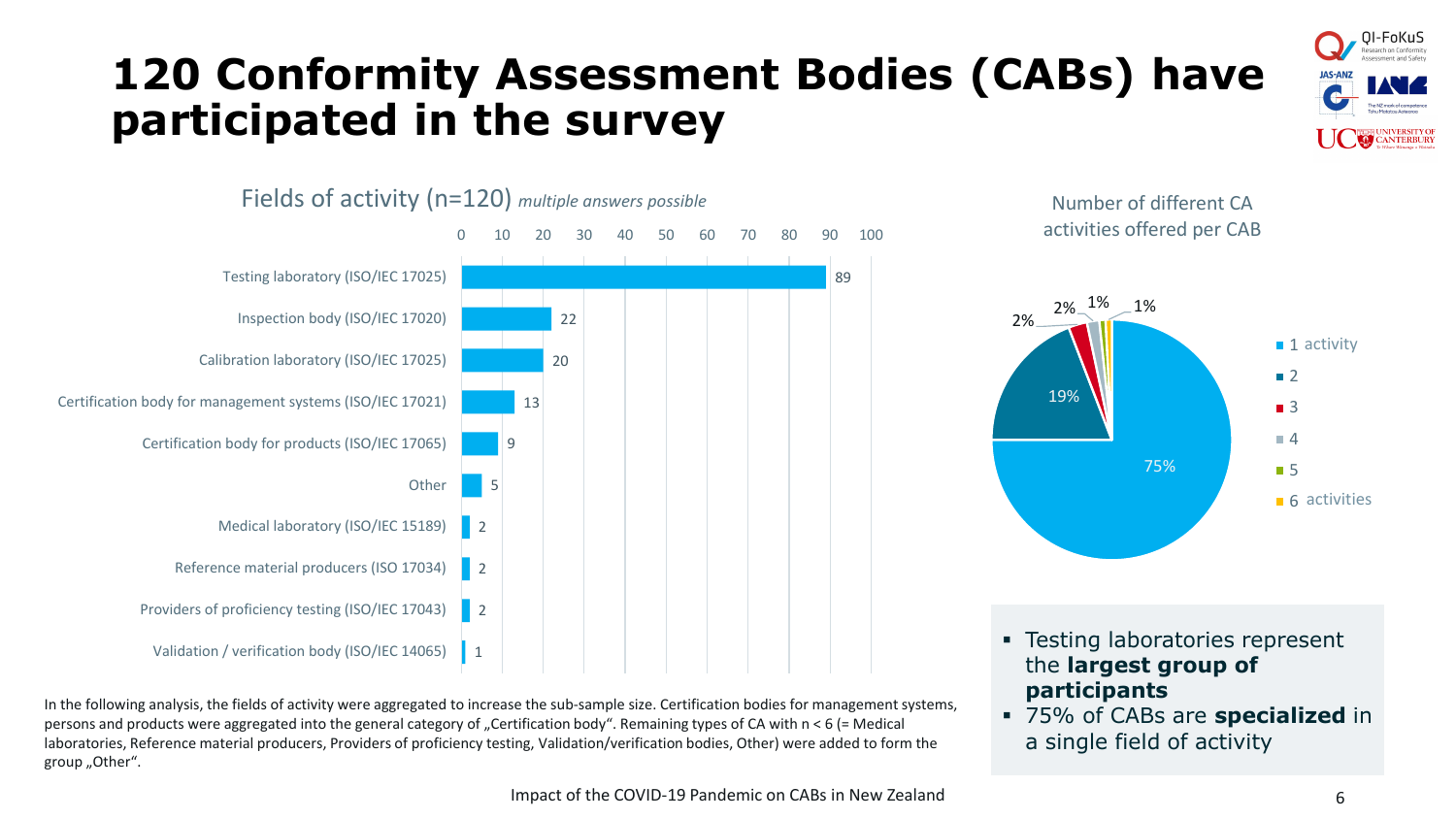# **120 CABs have participated in the survey**

Main sectors served (n=120) *(multiple answers possible)*



- The **most important industries served** by the CABs are food, construction, agriculture and fishery and water supply
- About half of the CABs operate **internationally**
- The **most important international markets** for CABs are Australia and Asia



0I-FoKuS

**ANTERBURY**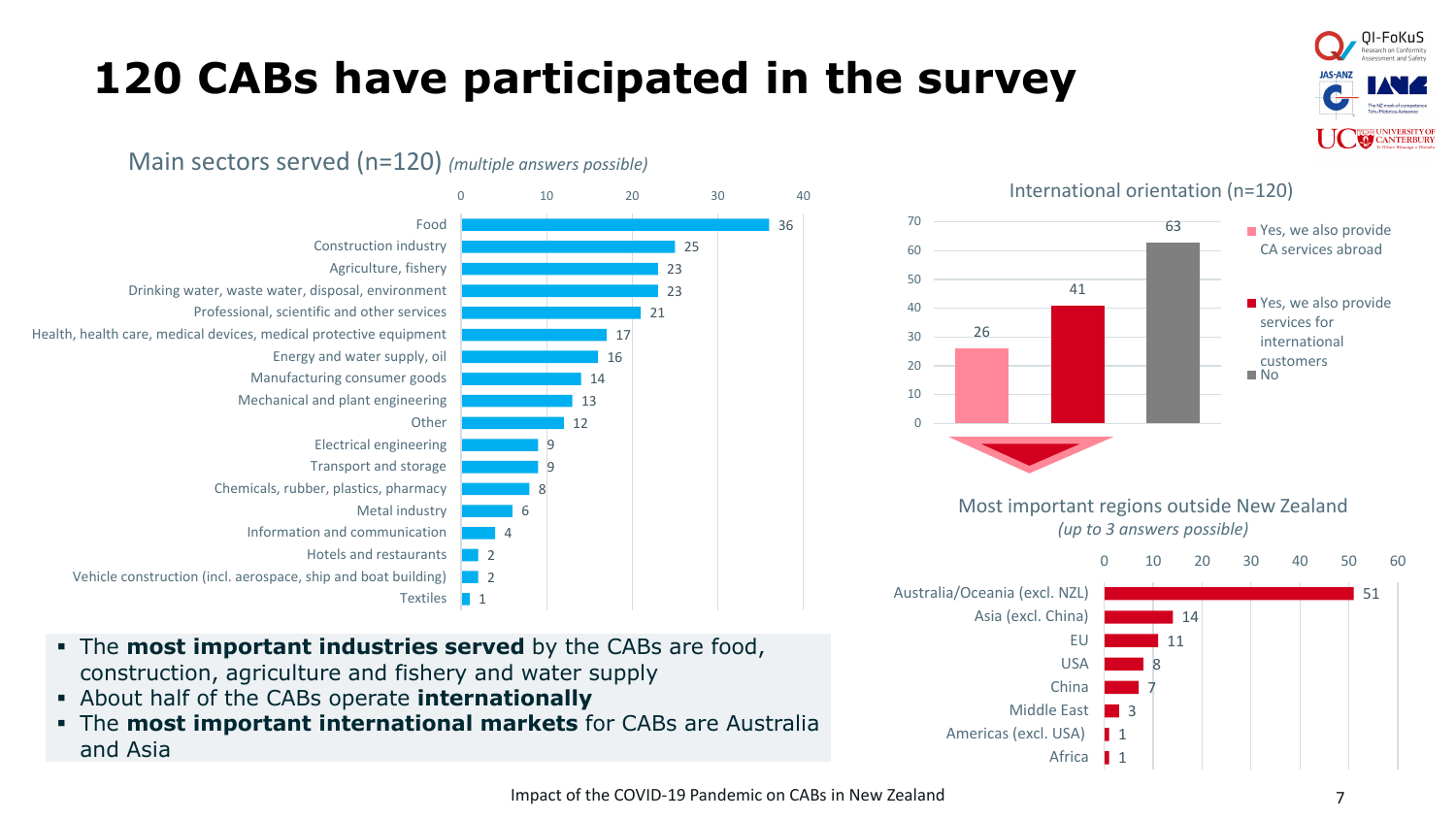# **Effects of the COVID-19 Pandemic on the business operations of the CABs**

**2**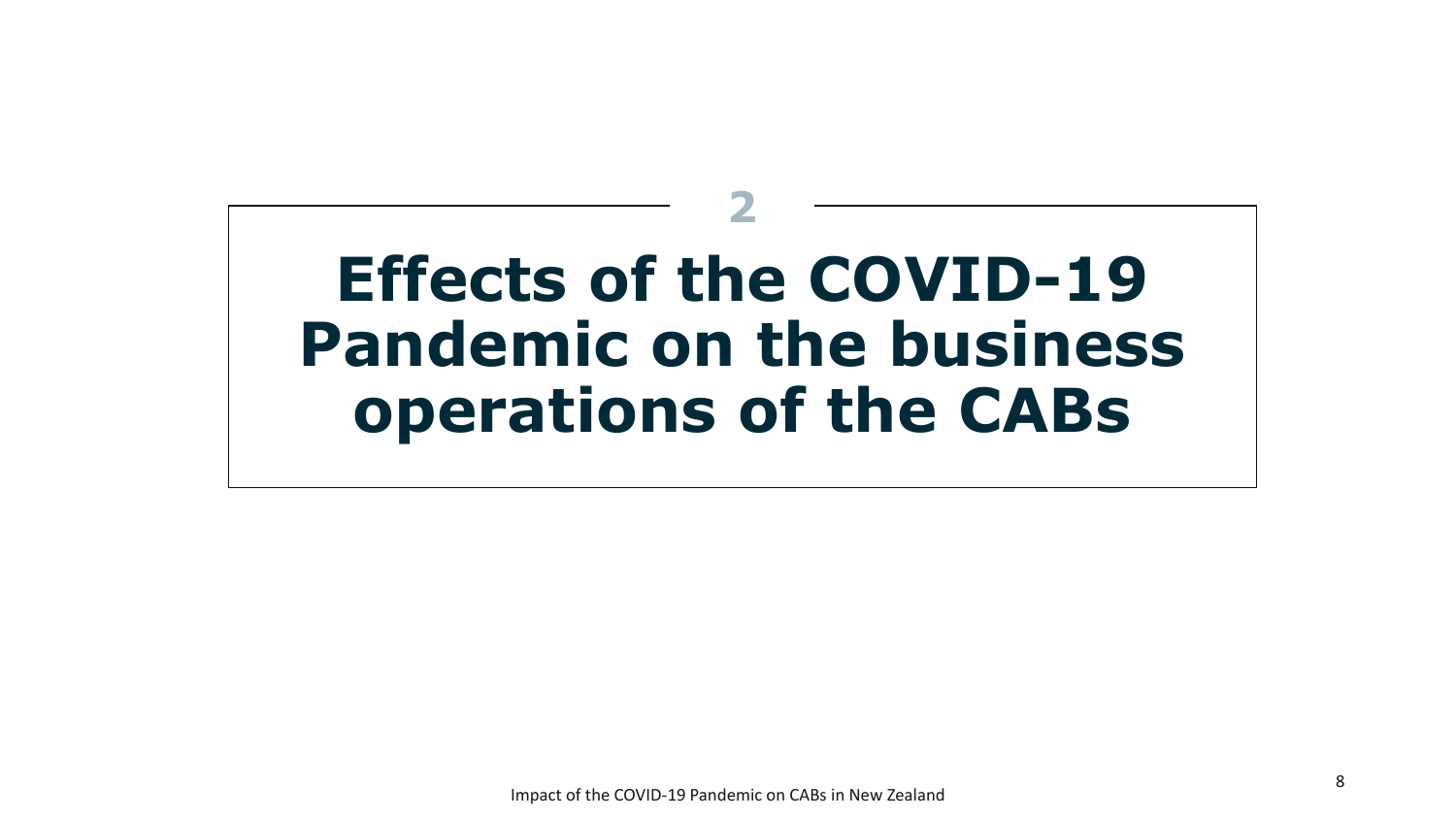

# **Decline in order income during the COVID-19 pandemic for all types of CABs**



- 44% of all CA fields of activity with a **strong or very strong decline in orders**
- **Example 1** Inspection bodies face the biggest decreases in demand, but also stronges increases
- Falling demand is mainly caused by **declining new orders**, cancellations prevail for 20% of CABs
- 1 in 7 CABs experienced **increased demand**

**Postponement of orders to a later** 

Cancellations

date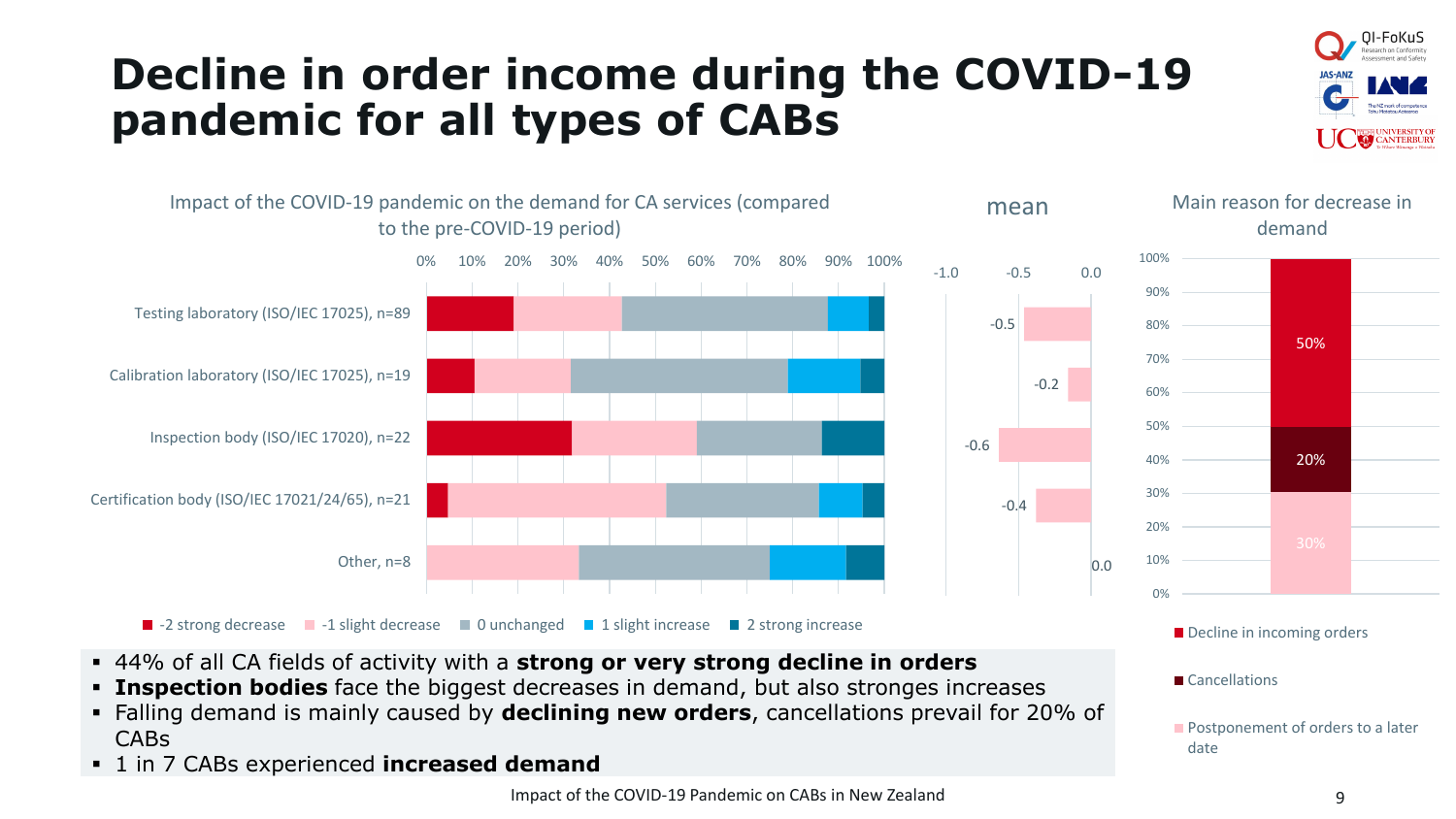#### **Expectations are rather pessimistic, insecurity is widespread**

▪ Every fifth CAB **does not know what to expect** from the future





**Example 1** Inspection bodies are generally more optimistic about short-term recovery than other CABs

▪ Most CABs do not expect a **recovery within the next 6 months**, every fourth does not expect one at all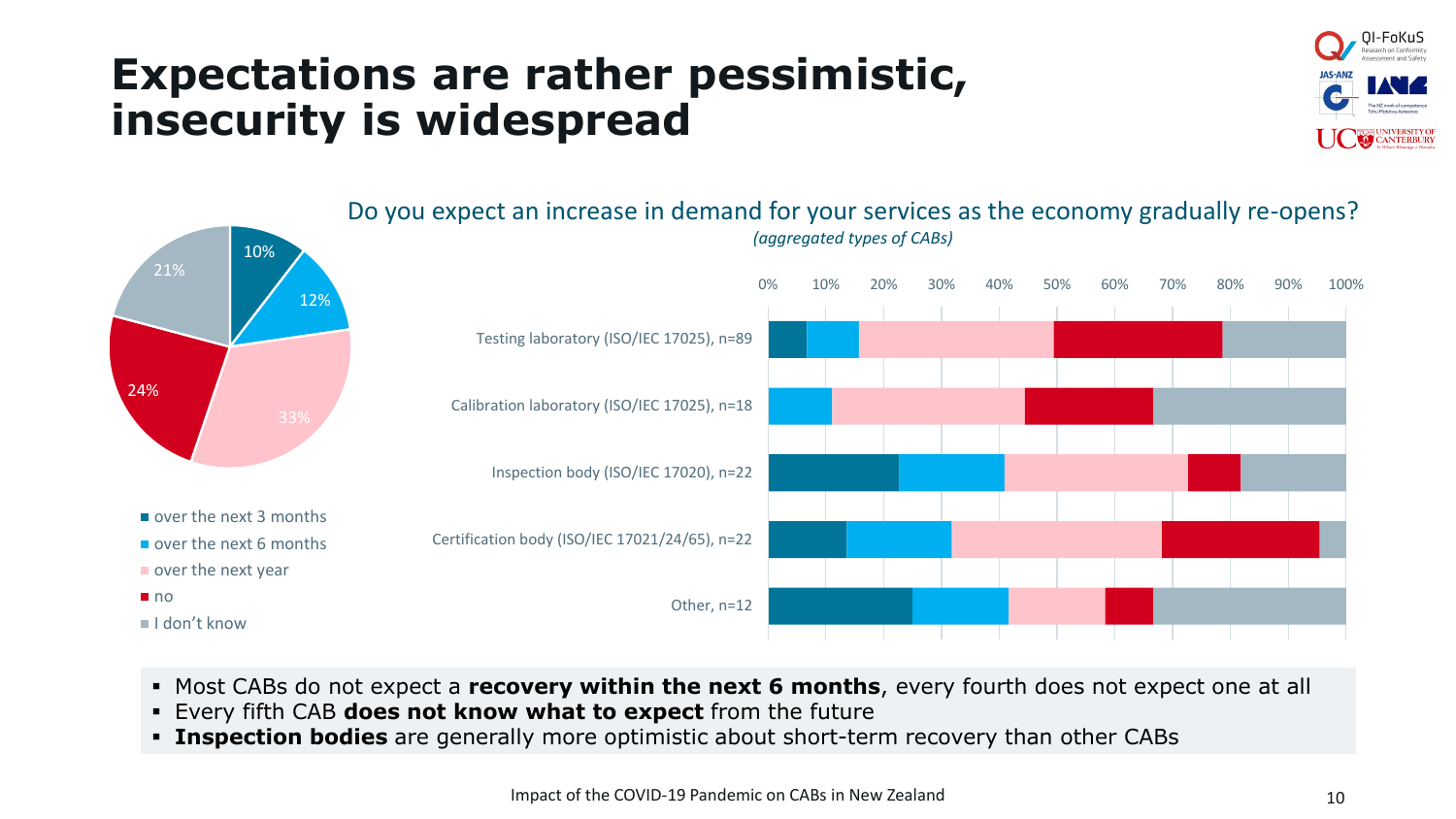#### **Impact of the pandemic on the CABs' customer base varies**





#### Impact of COVID-19 pandemic on CABs' customer base

- For most CABs the customer base were not affected
- However, there are CABs **gaining and losing customers** in all fields of activity
- **EXECUTE:** Almost half of certification bodies have gained new customers
- Loss of customers is especially experienced by **inspection bodies:** every third one is affected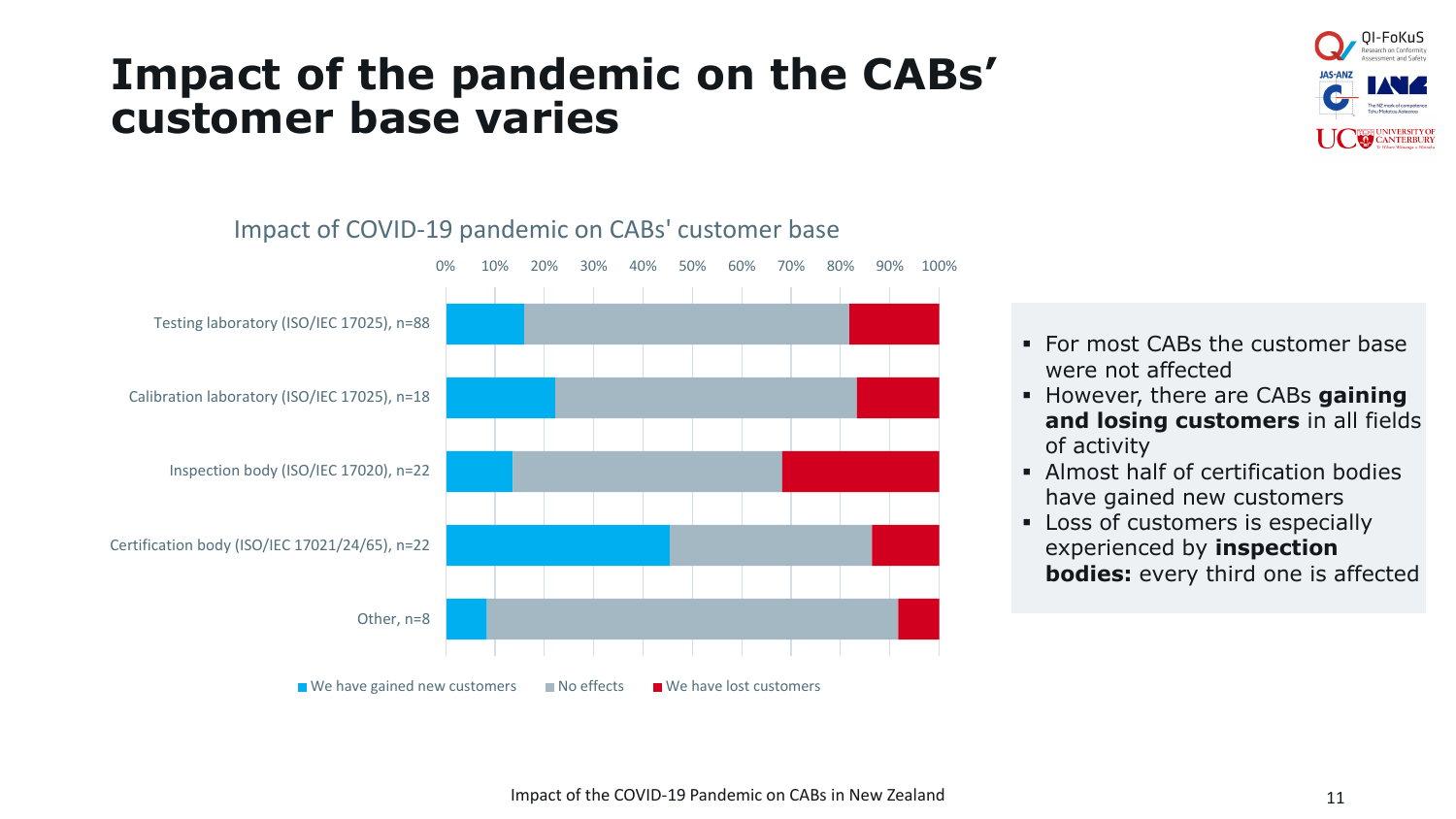## **CABs' main sales markets abroad are also affected by (sometimes sharp) declines in orders**



- 42% of CA fields of activity are affected by **strong or slight decreases in orders**
- The most important foreign market **(Australia/Oceania)** is among the most negatively affected one
- **Only in very few** cases, a slight **growth** is reported, mostly in the Chinese market

Impact of the COVID-19 pandemic on the demand for CA services in foreign markets (compared to the pre-

COVID-19 period)



Impact of the COVID-19 Pandemic on CABs in New Zealand 12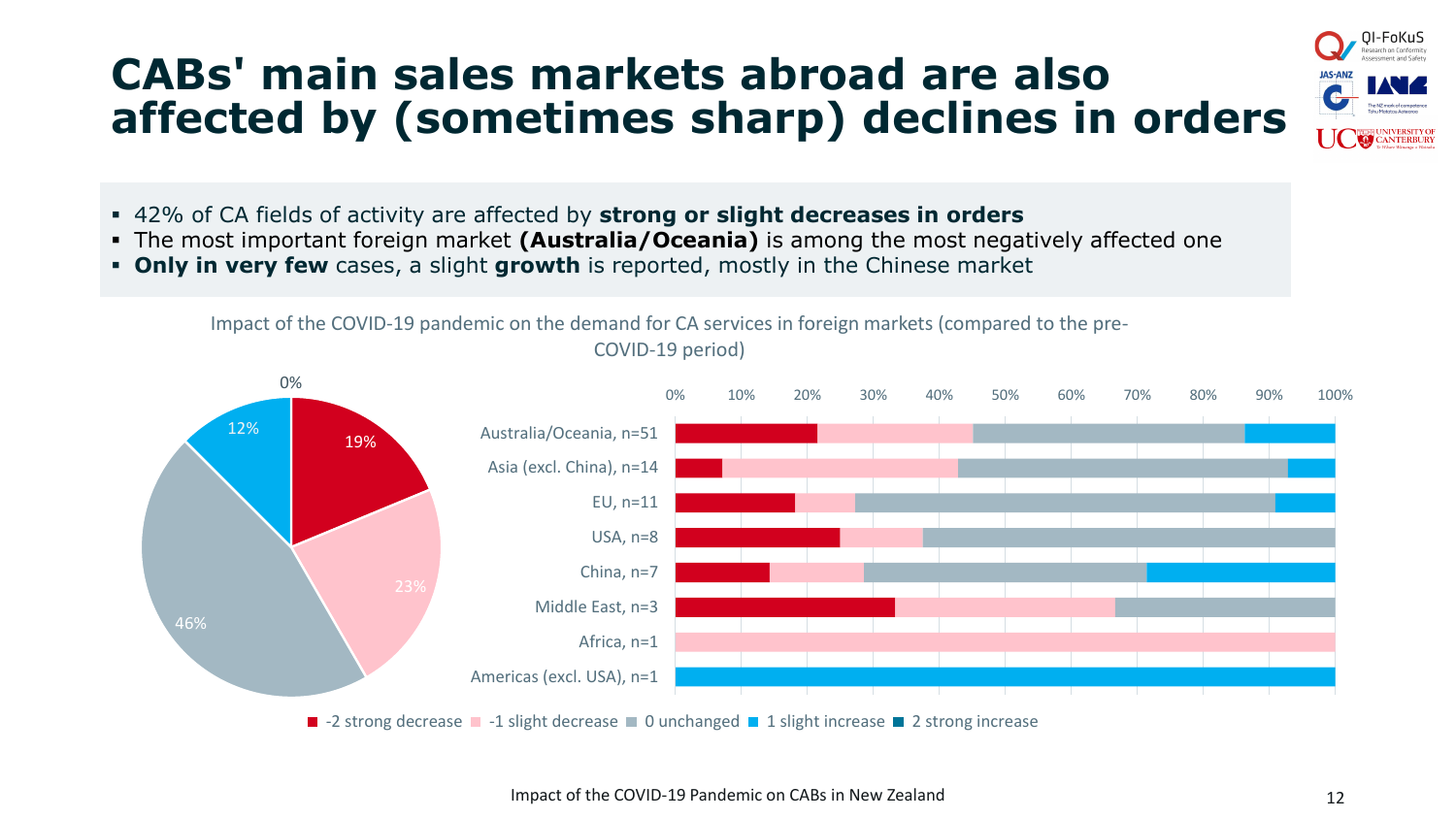## **At the beginning of the pandemic, most CABs were strongly hampered in their operations**



▪ **At the peak of the pandemic** (March-June 2020) every fifth CAB had to stop almost all of its services ▪ 40% faced **major restrictions** to operations ▪ **Inspection bodies`**  operations were heavily obstructed • Only 5% were unaffected 0% 20% 40% 60% 80% 100% Testing laboratory (ISO/IEC 17025), n=89 Calibration laboratory (ISO/IEC 17025), n=18 Inspection body (ISO/IEC 17020), n=22 Certification body (ISO/IEC 17021/24/65), n=22 Other, n=12 At the peak of the COVID-19 related restrictions (from March to June 2020): How did the restrictions affect your operations? ■ We have stopped almost all of our services 
<br>
■ Our operations were greatly restricted 21% 34% 5%

Impact of the COVID-19 Pandemic on CABs in New Zealand 13

 $\Box$  We only faced minor restrictions  $\Box$  We operated in the same way as before the pandemic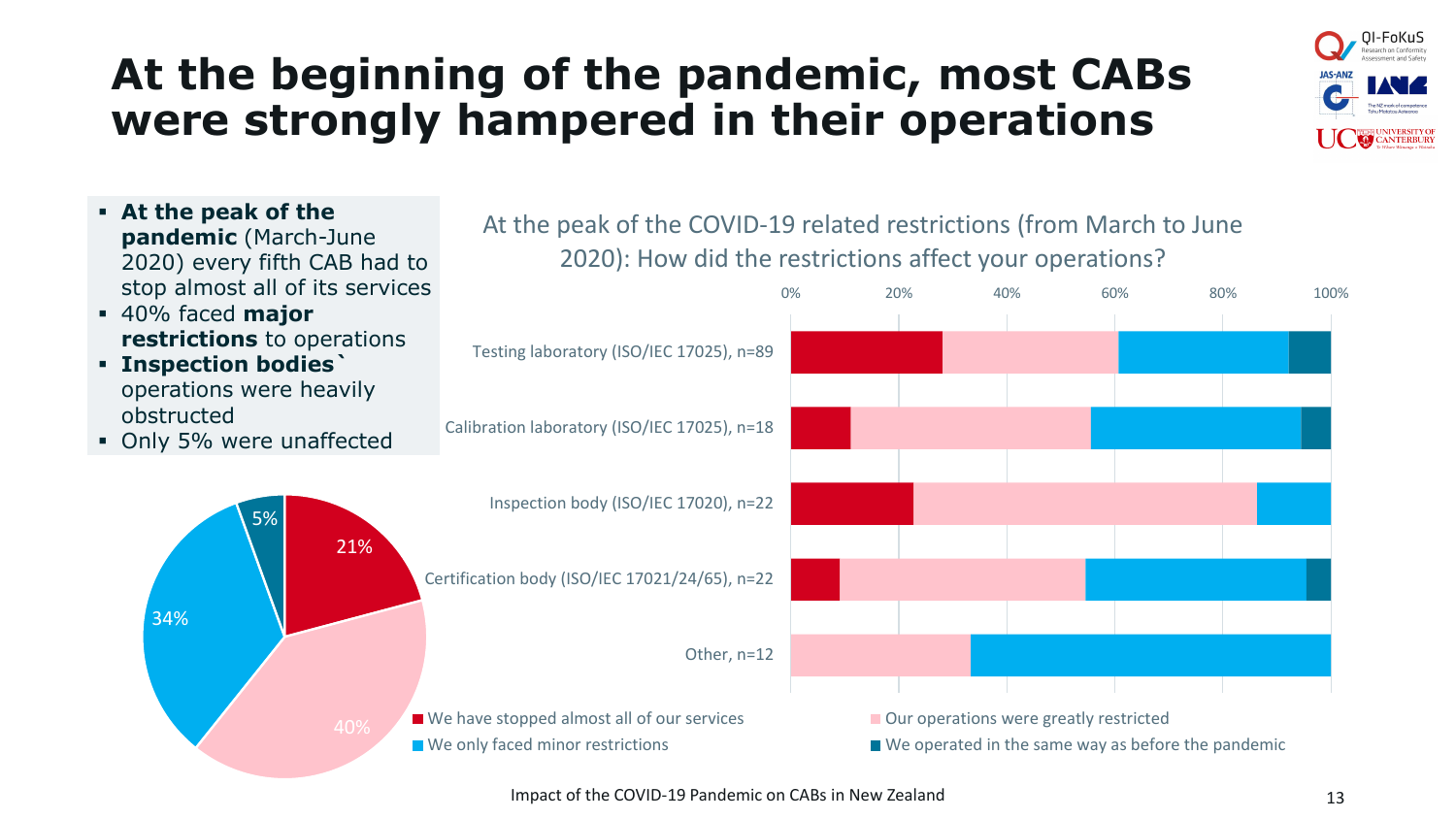# **…though the majority has returned to normalcy** (October/November 2020)





- 
- 
- $\blacksquare$  We only face minor restrictions  $\blacksquare$  We operate in the same way as before the pandemic
- The number of CABs still facing major **restrictions** or halting their operations due to the pandemic dropped to 8% at the time of the survey
- Minor restrictions persist for 38% of CABs surveyed
- More than half of CABs operate the same way as before the pandemic

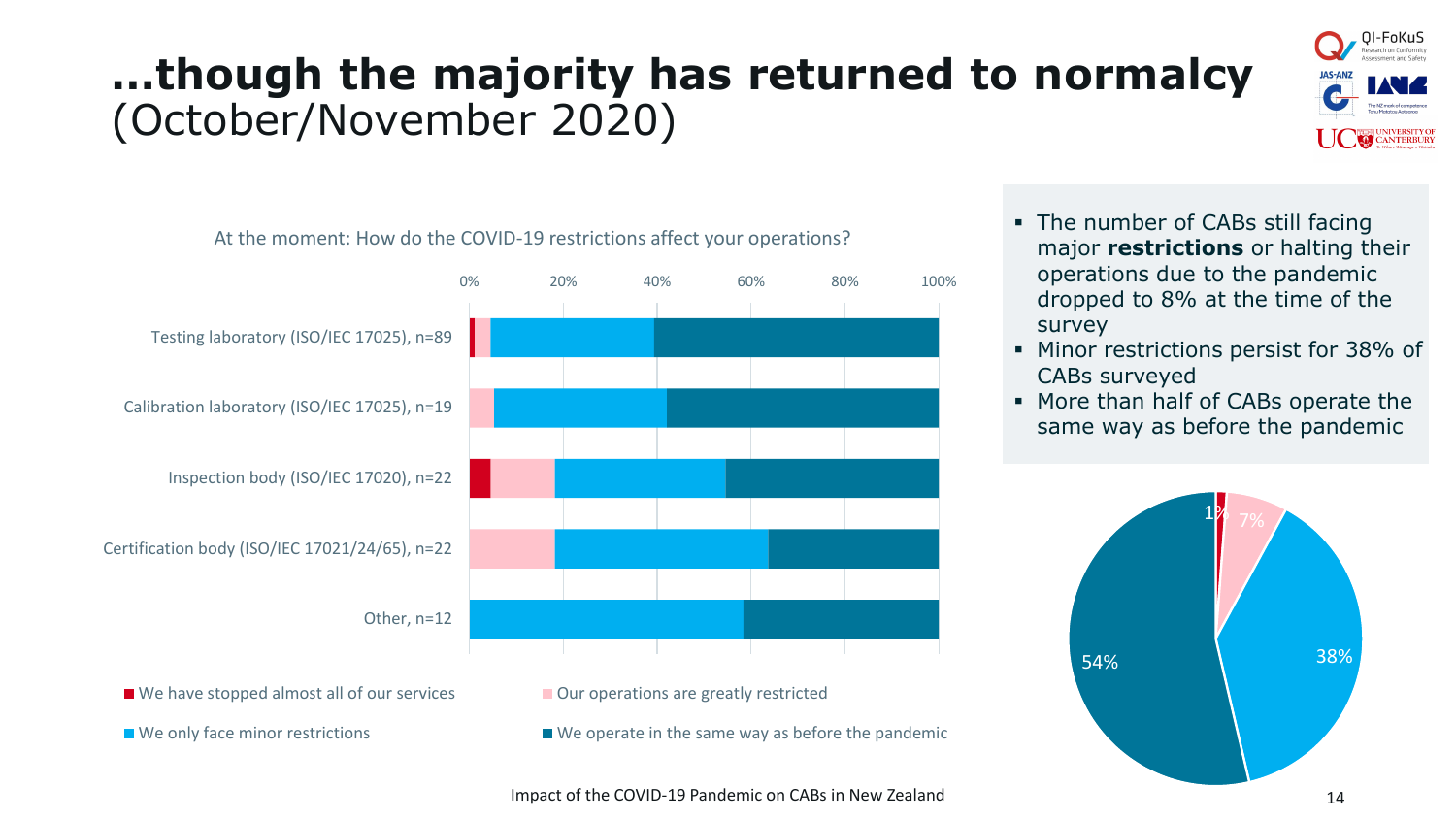# **Situation at the peak of the pandemic and at the time of survey compared**



- **Situation has almost normalized** with the vast majority of CABs only being slightly restricted, if at all
- Access and travel to customers as well as bottlenecks in supply remain somewhat relevant issues for CABs
- **Especially the problems of employee absence and** supply of COVID-19 protective equipment have been resolved

How did and do the COVID-19 restrictions affect your operations? (compared; n= fields of CA activity\*)



 $\blacksquare$  at the peak of the pandemic (March-June 2020) (n=163)  $\blacksquare$  now (Oct/Nov 2020) (n=164)



 $\blacksquare$  at the peak of the pandemic (March-June 2020) (n=111)  $\blacksquare$  now (Oct/Nov 2020) (n=55)



7

\*restrictions have been assessed per field of activity (1 CAB can cover 1 or more fields of activity; see page 5)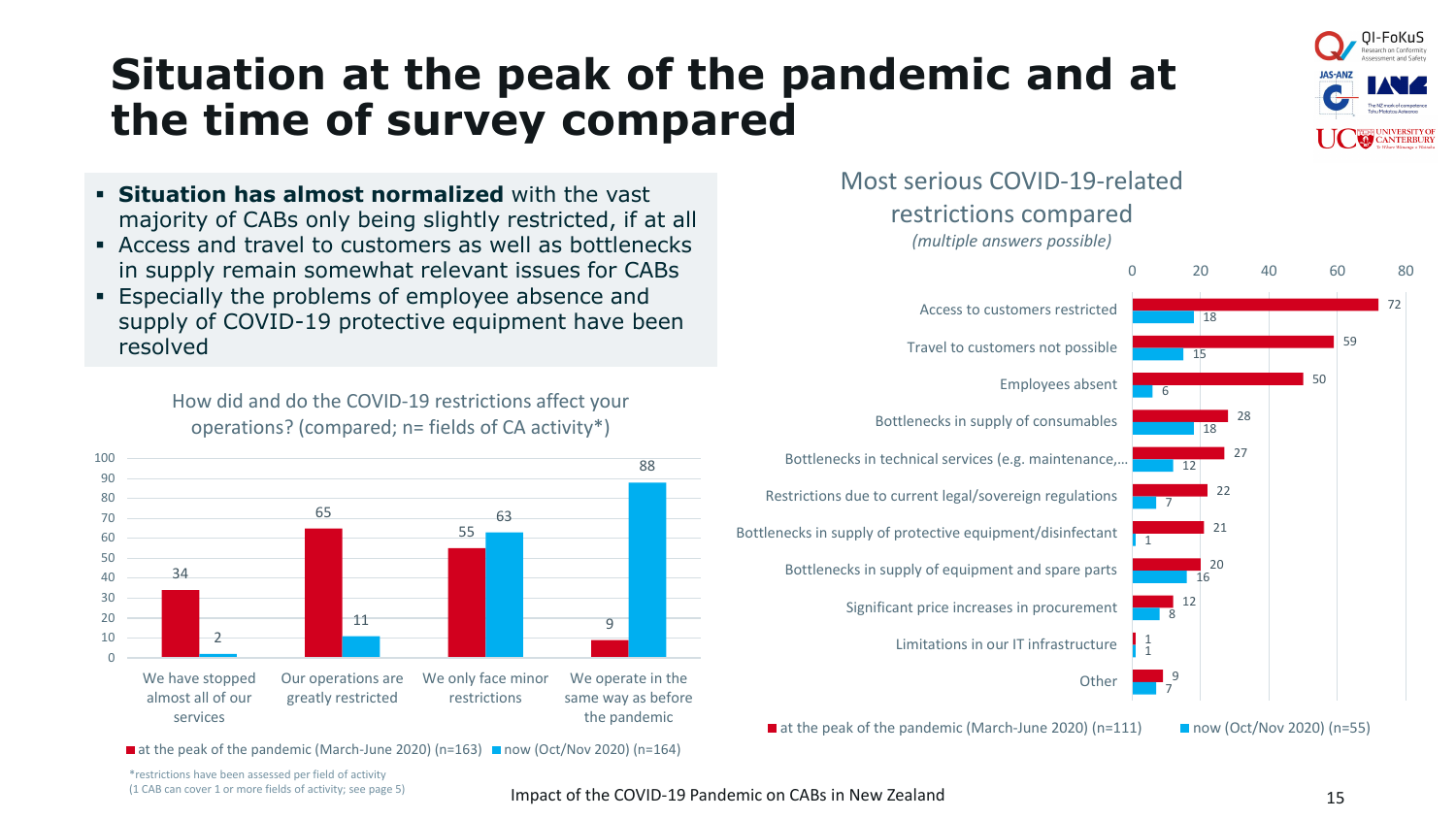## **One in four CABs responds to the pandemic by expanding services or offering new ones**



#### New or expanded activities and services due to the COVID-19 pandemic



- 23% of all CA fields of activity, **new activities** were initiated **and/or existing ones were strengthened**  during the pandemic
- **This was especially common** among **certification bodies**  (59%) as well as **inspection bodies** (27%)
- New or increased activities **in particular in**:
	- COVID-19 testing
	- COVID-19 protection equipment
	- Remote activities (inspection, auditing)
- **Calibration laboratories** did not introduce new services or expand existing activities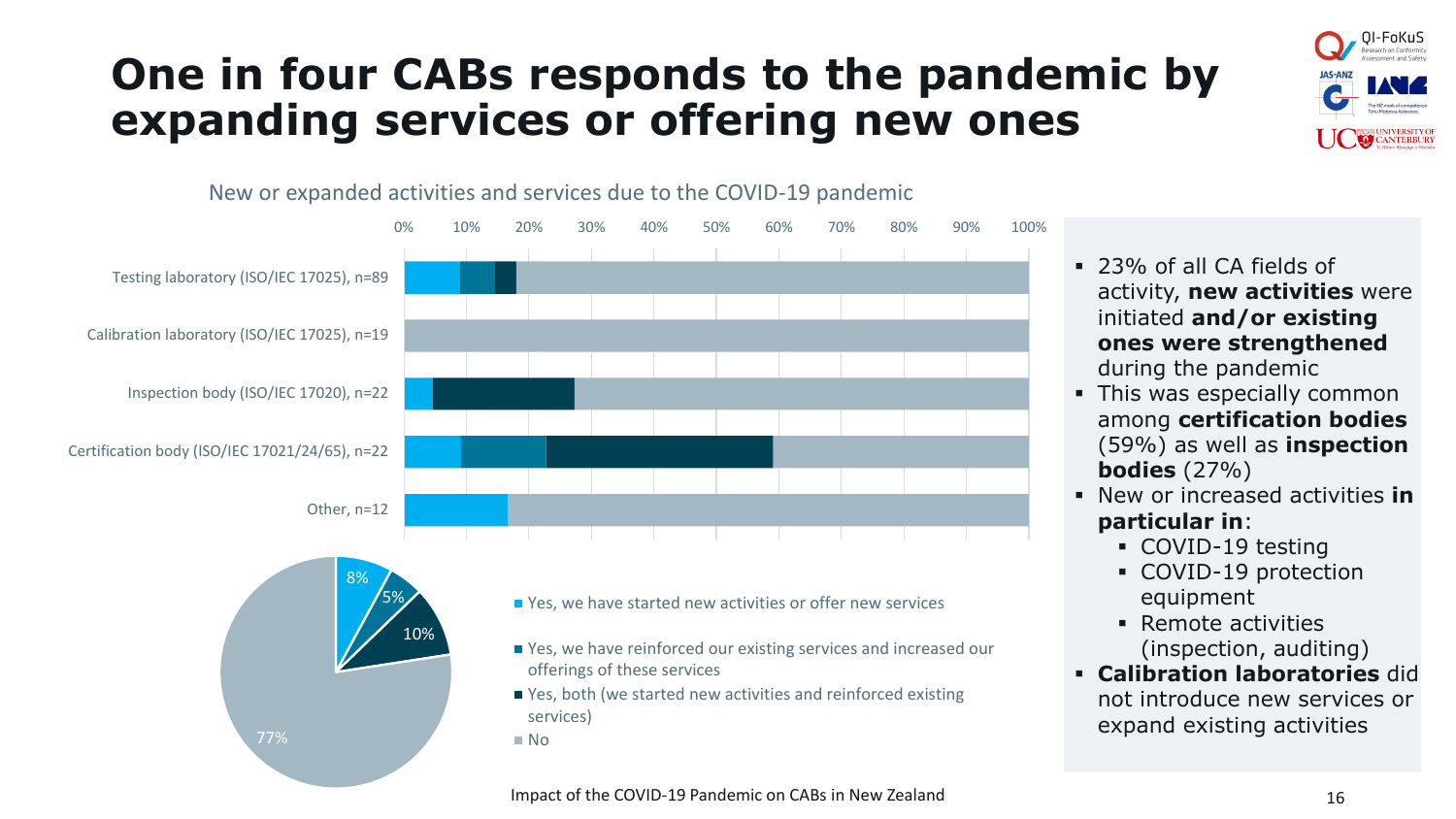## **Every third CAB postpones investments due to the pandemic**





- **30% of the CABs postpone investments**  due to the COVID-19 pandemic – especially inspection bodies (46%)
- **Only 8% of all CABs invest additionally**  mostly certification bodies (14%)
- Areas most CABs invest in are **digital infrastructure** and new devices and equipment

#### Areas of investment (multiple answers possible)

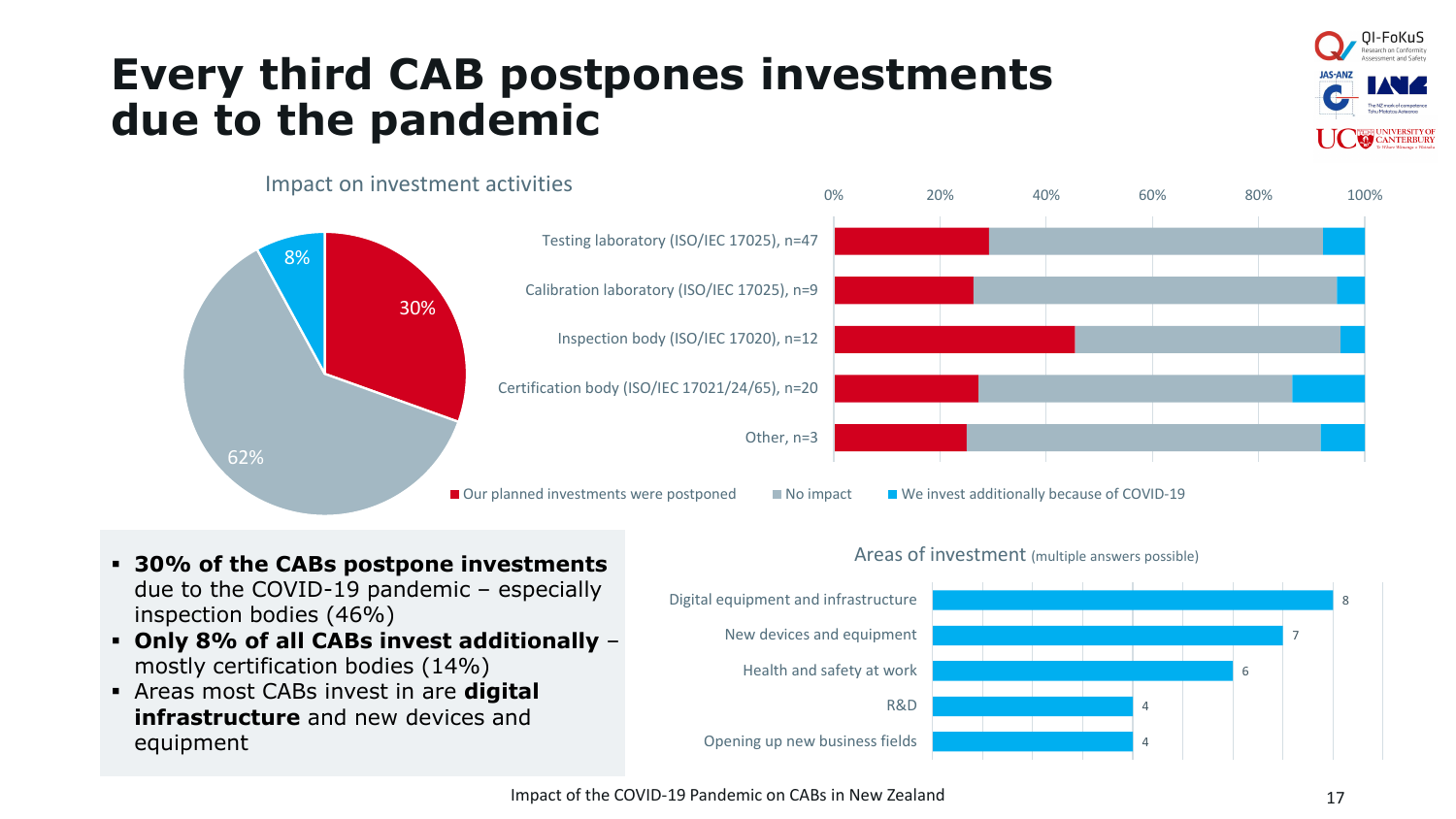# **No immediate threat to economic viability**



Threat for business viability due to the COVID-19 pandemic (n=120)

Application for governmental support (n=105)



- 74% of CABs **do not see their business viability threatened** by the COVID-19 pandemic at the moment
- ... but 23% do if the situation does not change fundamentally within the next six months
- 62% took advantage of **governmental support**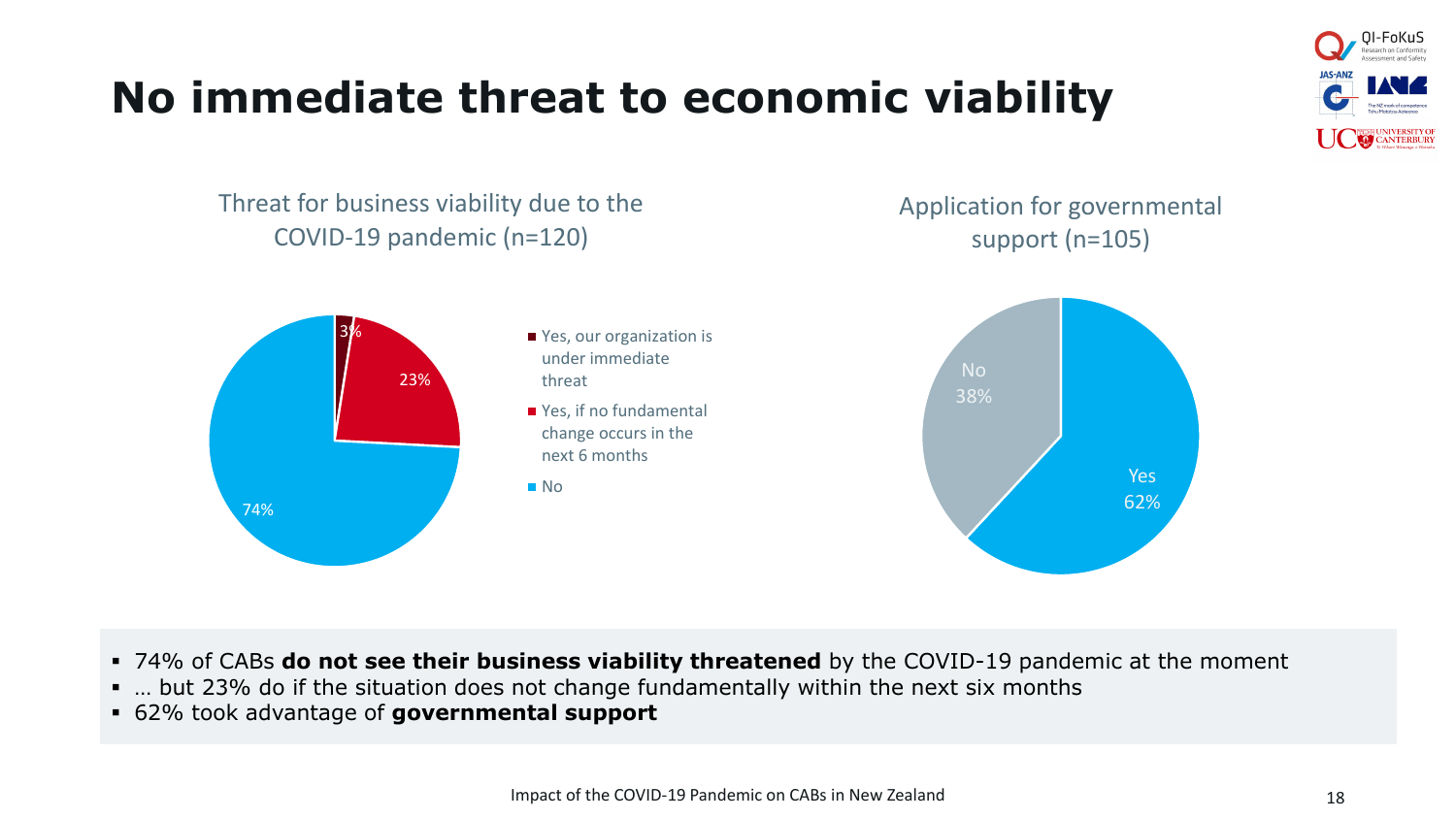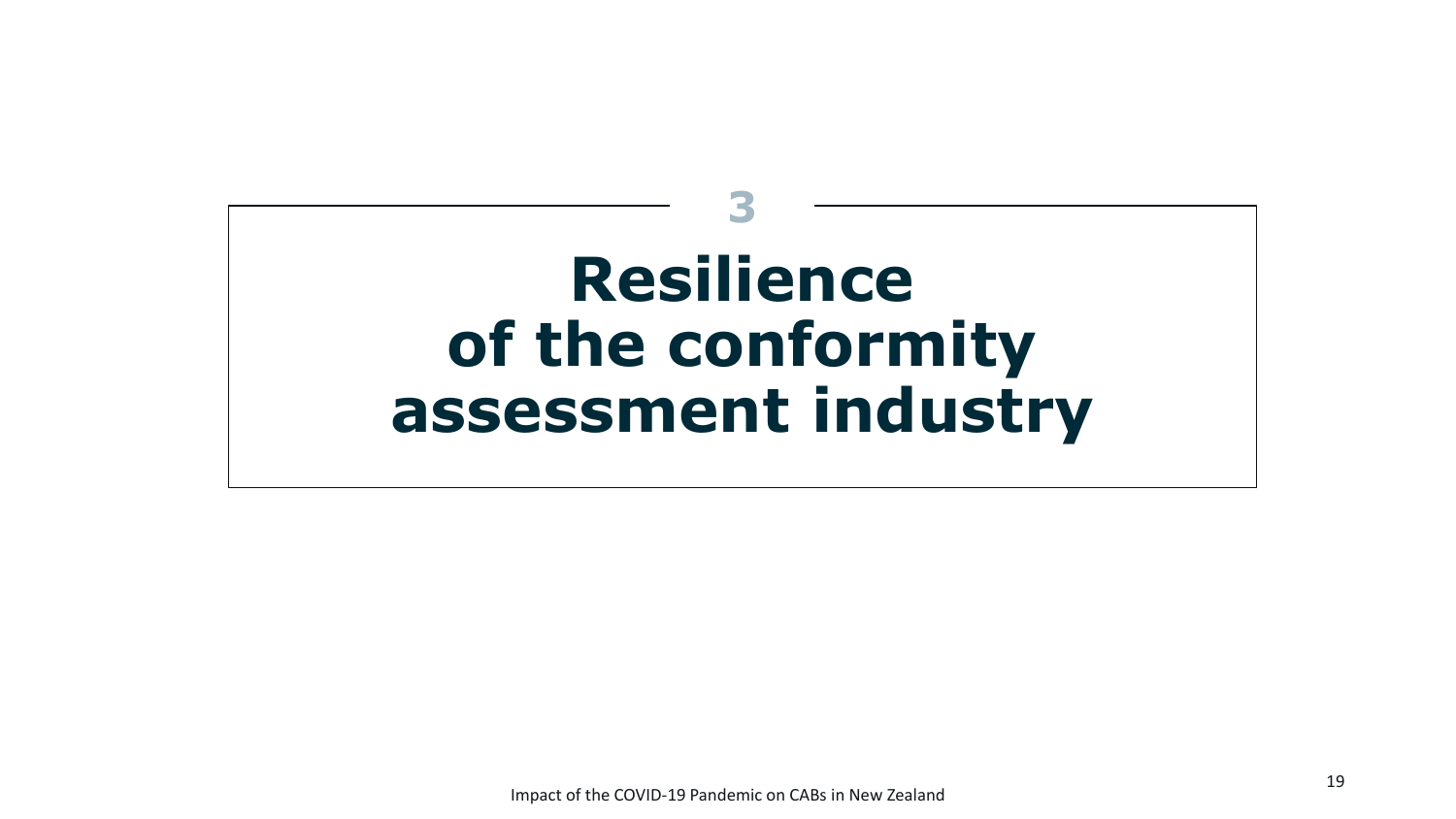# **Most CABs had contingency plans & resources for coping with the pandemic**



#### Availability of contingency plan before pandemic (n=119)



- 59% of all CABs had a **contingency plan** before the start of the COVID-19 pandemic
- Accordingly, 75% of the CABs surveyed stated that they did have **crisis-relevant knowledge** at that time
- Most CABs had the necessary personnel (96%), IT systems (87%) and the financial resources (92%) to cope with the crisis



Availability of necessary resources at the

 $\blacksquare$  Yes  $\blacksquare$  No



Testing laboratory (ISO/IEC 17025), n=88

Calibration laboratory (ISO/IEC 17025), n=20

Inspection body (ISO/IEC 17020), n=22

Certification body (ISO/IEC 17021/24/65), n=22

Other, n=12

Impact of the COVID-19 Pandemic on CABs in New Zealand 20 20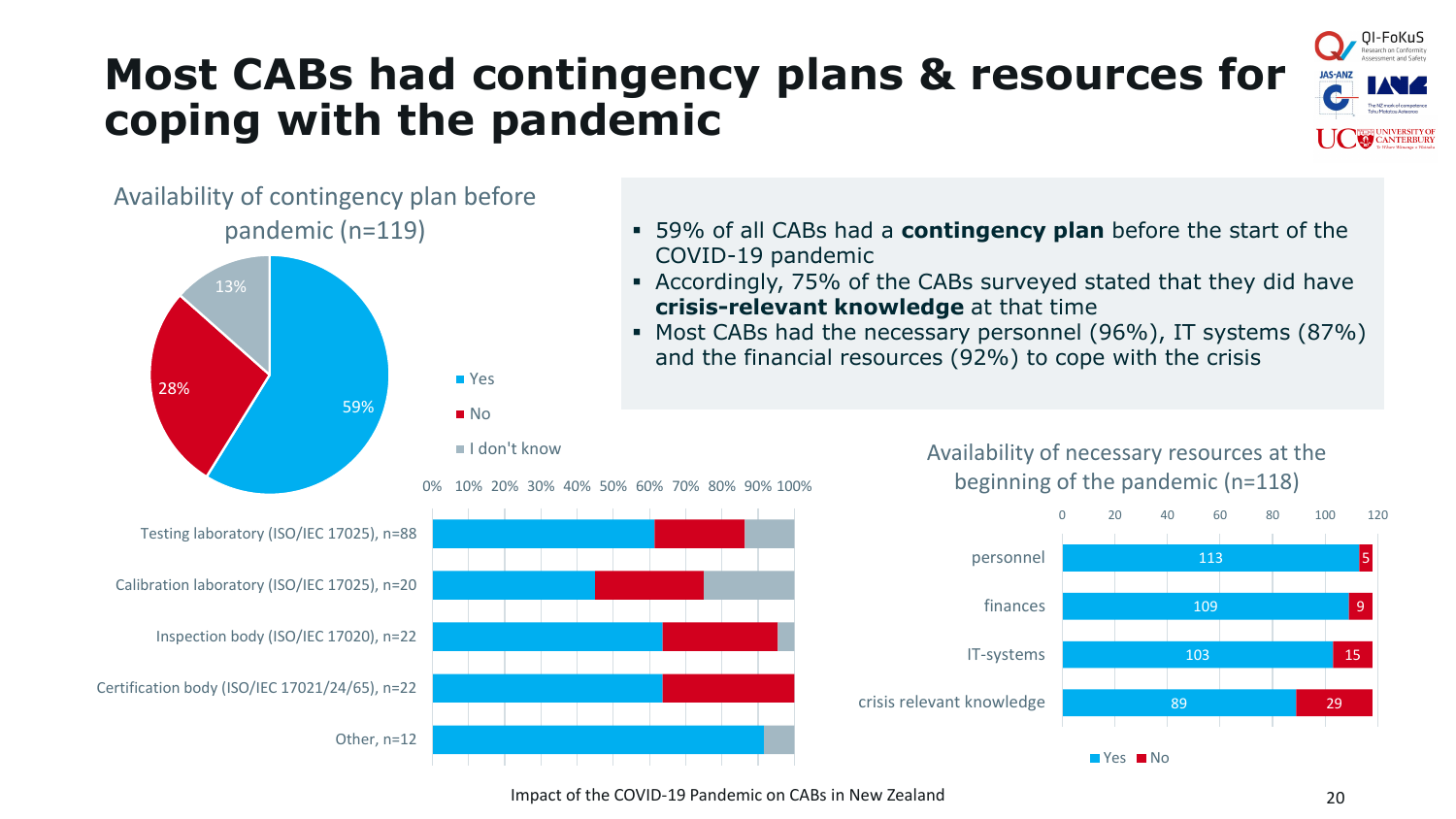## **Rapid response to the pandemic / CABs are confident to learn from the crisis**



Response time to challenges resulting from the COVID-19 pandemic (n=120)



- 95% claim they **have responded very or rather quickly** to the challenges posed by the pandemic
- 76% of the CABs surveyed rate their **ability to learn** from the experience of the COVID-19 pandemic and to take any necessary adaptation measures as very or rather high



#### Ability to learn from experience (n=116)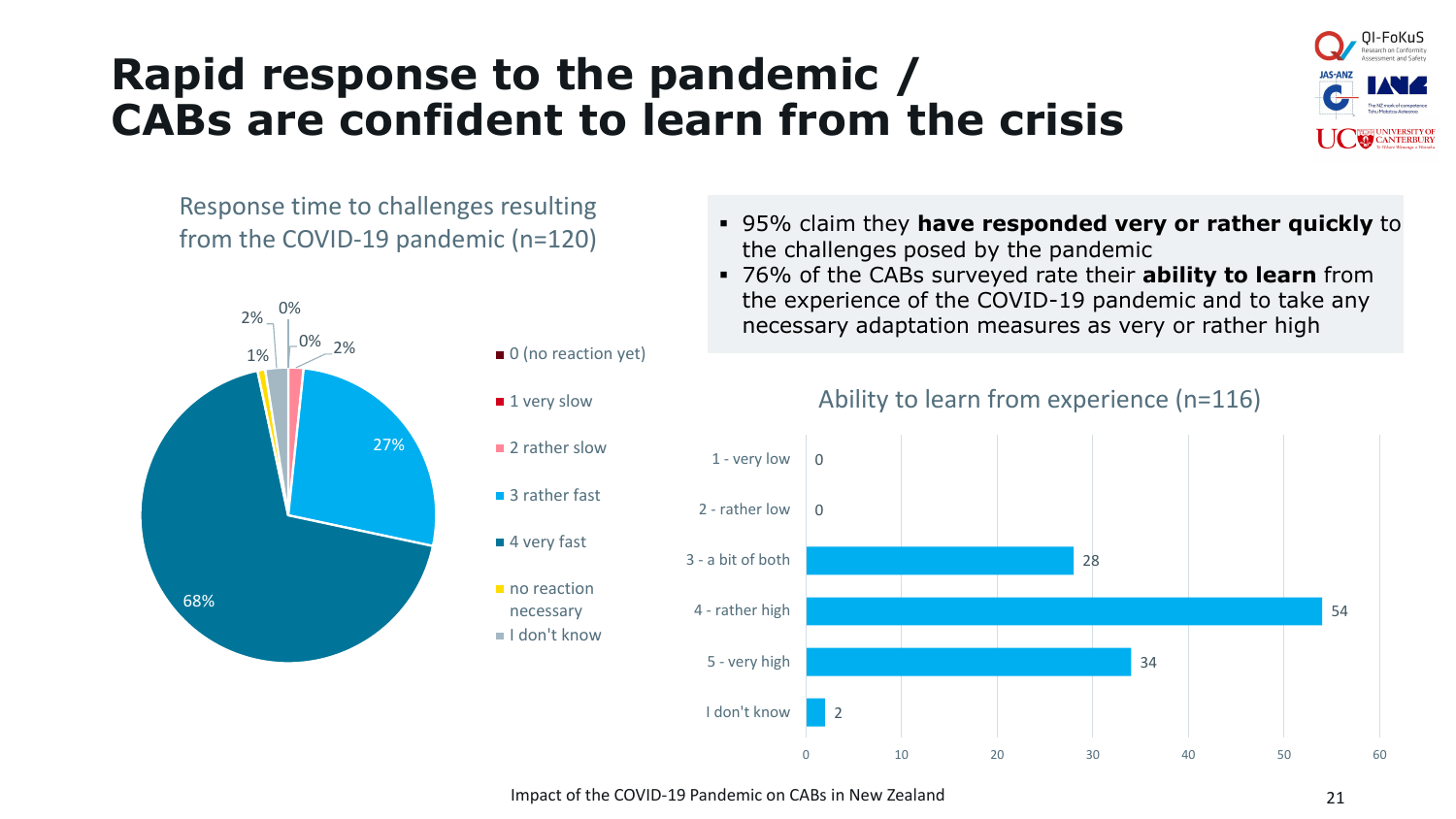# **COVID-19 and digitalization**

**4**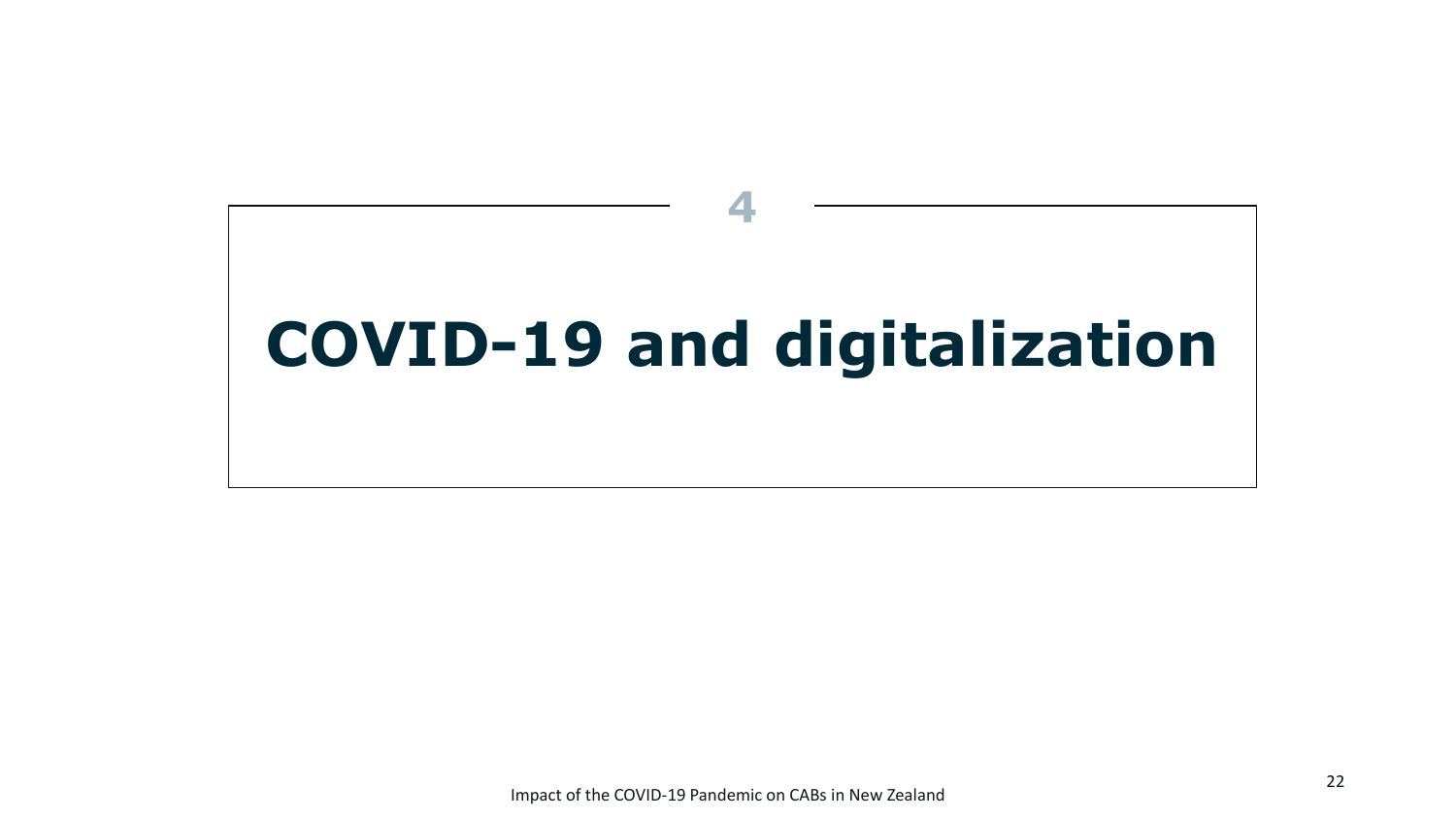## **Majority of the CABs see increased need for digitalization due to the COVID-19 pandemic**







- Demand for digitalization **is driven by both, customer demand and for internal processes**
- An increased need for digitalisation is common especially among **certification and inspection bodies**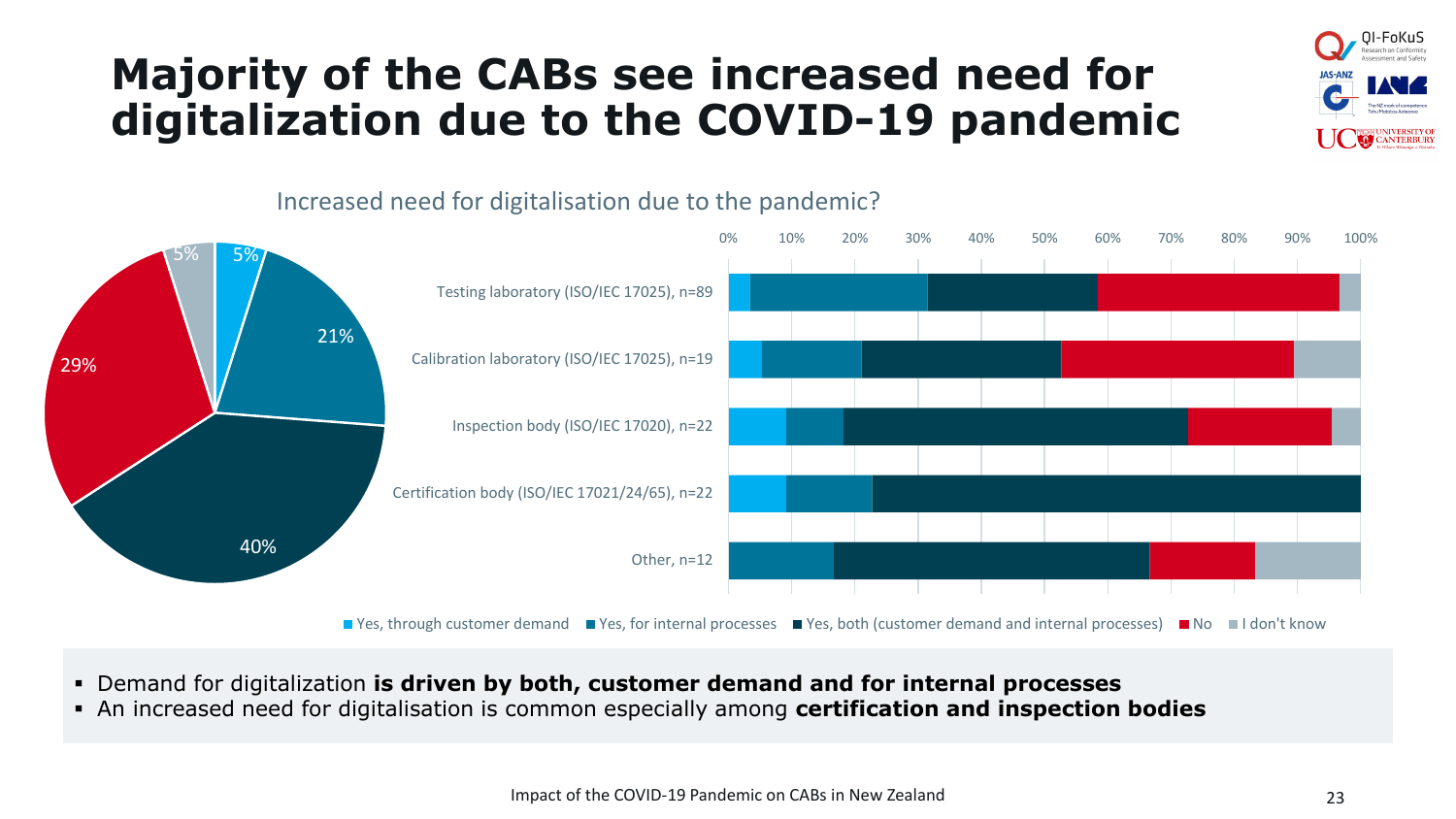## **Remote procedures newly introduced or intensified in 64% of CABs**

\*Questions only to certification and inspection bodies, n=31

Remote Audits/Inspections possible?\*



Why no Remote Audits/Inspections?

- Since the COVID-19 pandemic began, 48% of the certification and inspection bodies surveyed started to offer **remote audits or inspections**, whilst an additional 16% intensified these activities
- Still, 36% of CABs do not offer remote services even during the pandemic
- The main **reasons for not doing so** are restrictions due to laws or standard requirements as well as the content of the services offered.

-FoKuS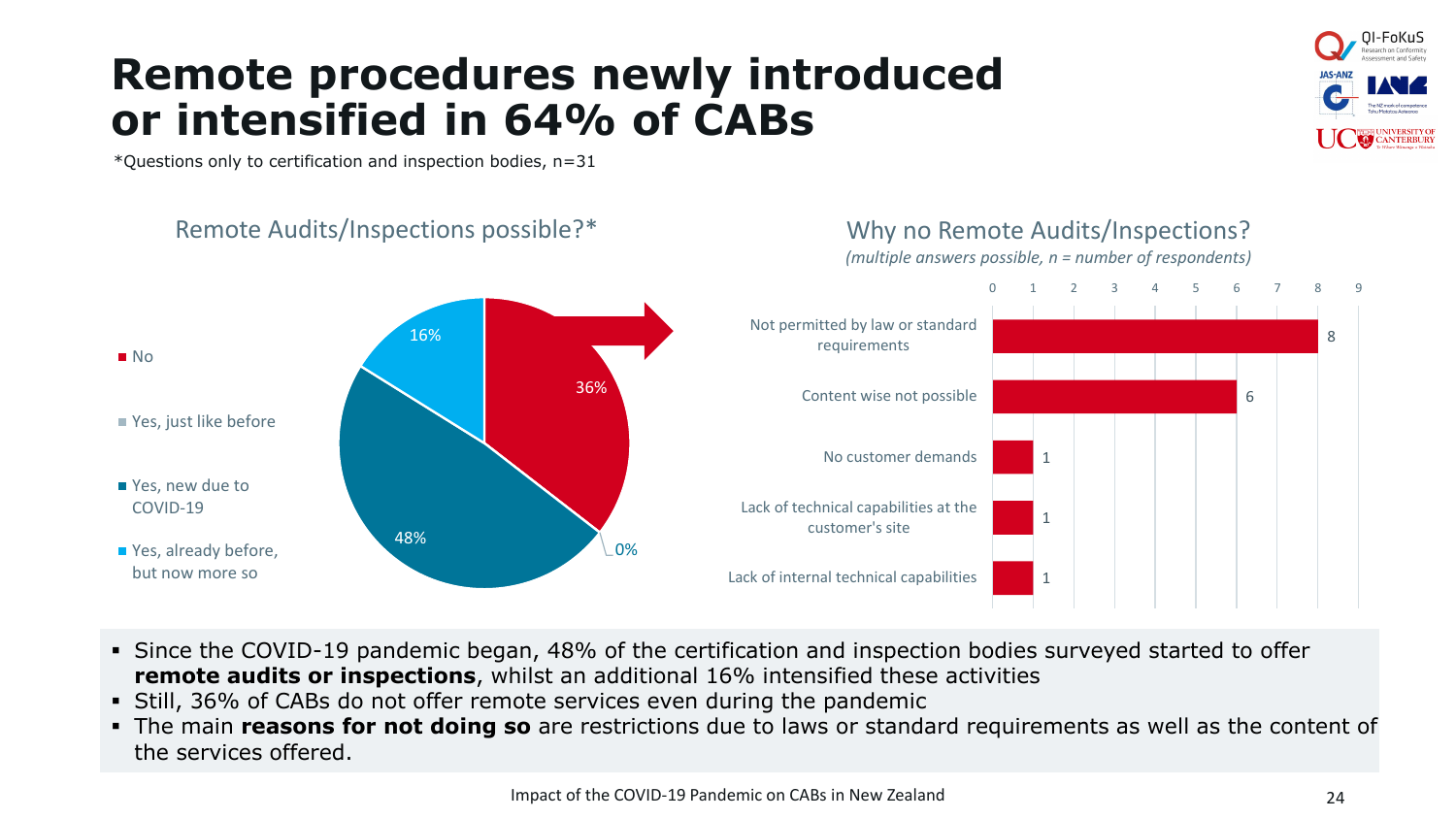# **The COVID-19 pandemic drives digitalisation**





39%

0%

9%

27%

18%

7%



- -1 somewhat hampered
- 0 not impacted
- **1** slightly promoted
- 2 strongly promoted
- Digitalization is not an issue

Current state of digitalisation in CABs (Oct/Nov-2020)

0% 10% 20% 30% 40% 50% 60% 70% 80% 90% 100%



**1** 1 not digital  $\blacksquare$  2  $\blacksquare$  3  $\blacksquare$  4  $\blacksquare$  5 completely digital



IT and personell prepared for digitalisation?

- **Major adaptations still needed**
- **Now Yes, predominantly (small adaptations have been made or are still necessary)**
- Yes, completely

relationship with customers (customer management), (n=119)

conformity assessment procedures (processes, procedures, business models), (n=118)

provision of conformity assessment results (test reports, certificates), (n=117)

#### ▪ For 45% of the CA fields of activity, the COVID-19 **pandemic is promoting digitalization** somewhat or strongly

- At the time of the survey, on average only 20% of the CA activities were **not** (or predominantly not) **digital**, while 20% were completely digital
- 13% of the CABs indicate that major IT **adaptations** are still needed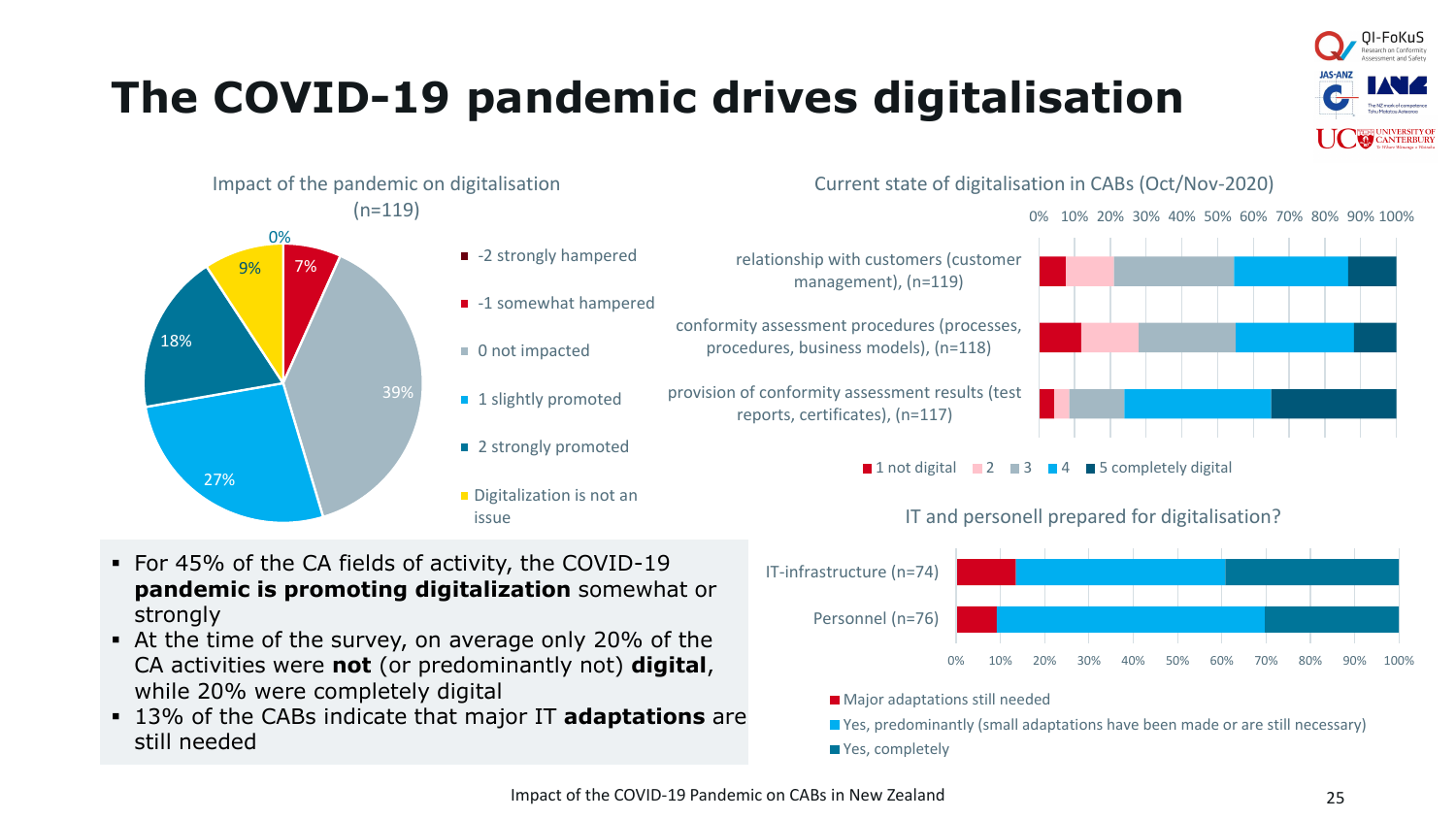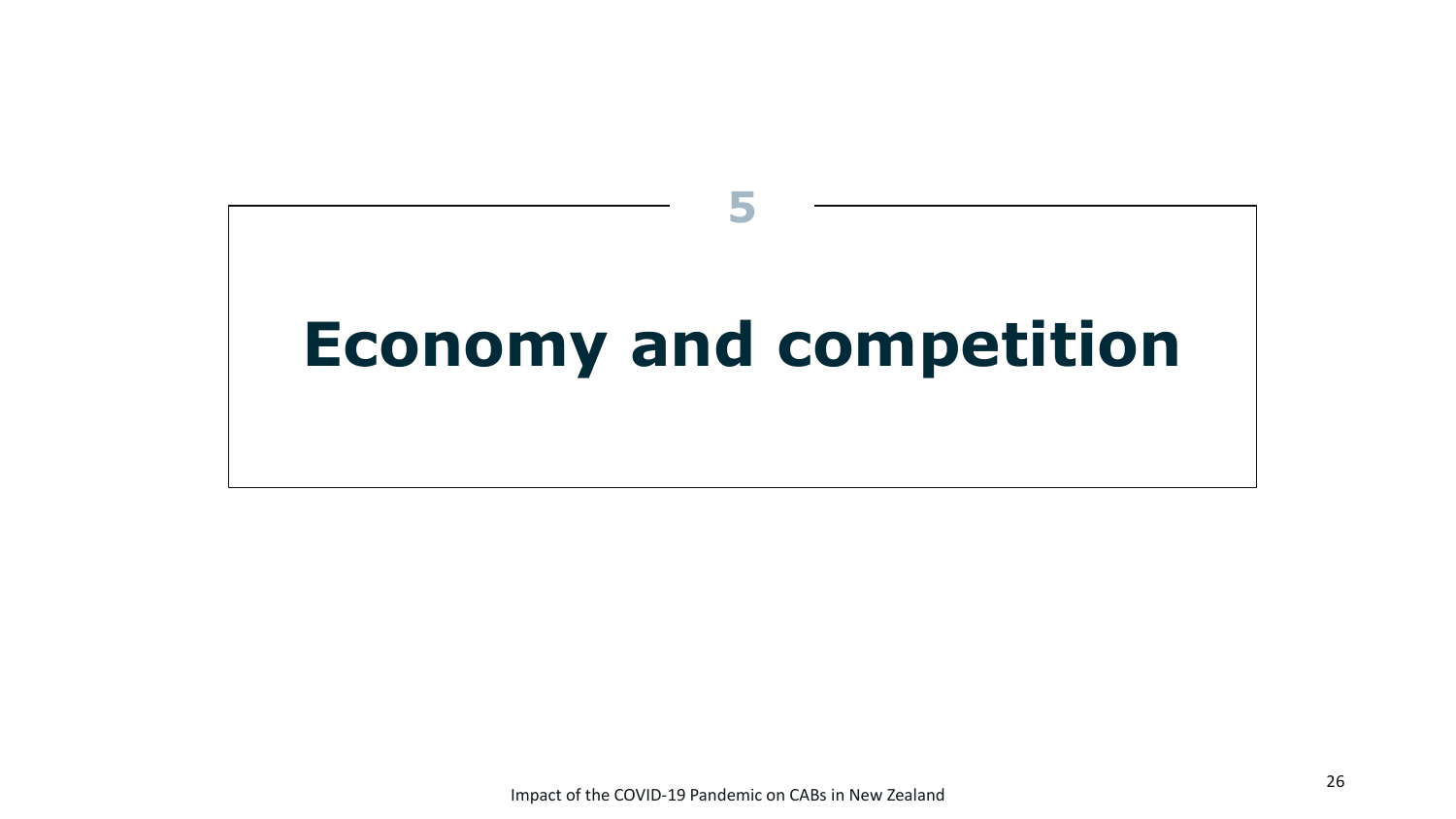#### OI-FoKuS **Demand for CA in the course of the opening of the economy can be met – yet, partly with waiting times**

Reasons for delays

2% 74% restrictions are loosened? (n=120) No, there will be serious delays and considerable waiting times ■ Yes, but there will be delays and slight waiting times ■ Yes 15 13 8 8 4 1 0 5 10 15 20 Order backlog Continued existence of travel restrictions Lack of employee availability in our organisation Lack of necessary material and supply **Other** Portfolio of products and services changed as a result of the pandemic *(multiple answers possible)*

- 74% of the CABs are able to meet the CA needs from industry when the economy re-opens, but one in four CABs expects **delays**
- The latter is especially prevalent among **certification and inspection bodies**

Can short-time needs of customers be met when the COVID-19

▪ The main reasons are the continuing lack of employee availability, backlog of orders, and continued existence of travel restrictions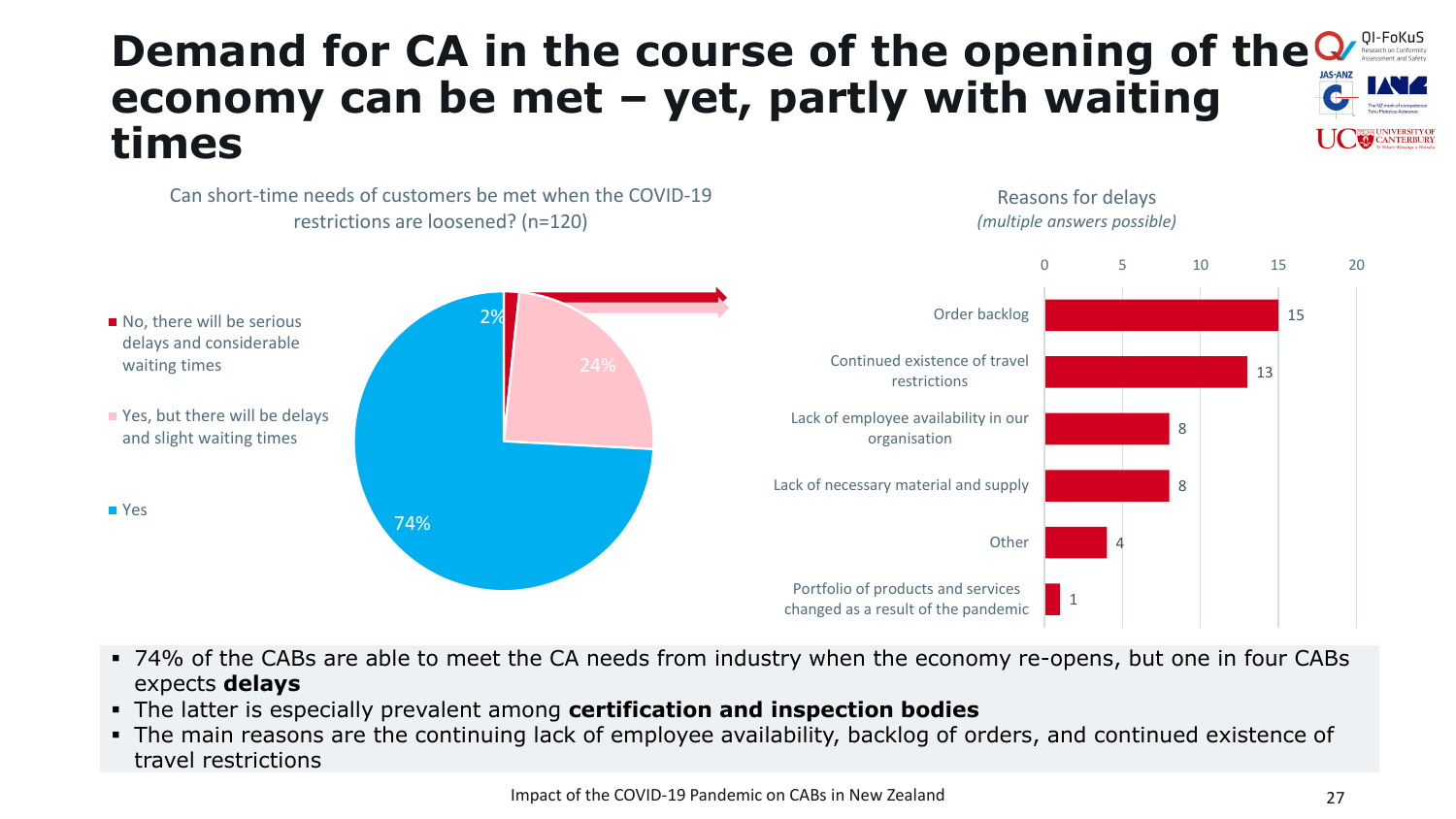## **The pandemic changes the competitive situation for 27% of CABs**



Change of competitive situation during COVID-19 pandemic



- CABs report **more competition** in 18% of their fields of activity
- Competition has grown for inspection bodies especially, while calibration laboratories were largely unaffected
- In 9% of cases, CABs experience **less competition**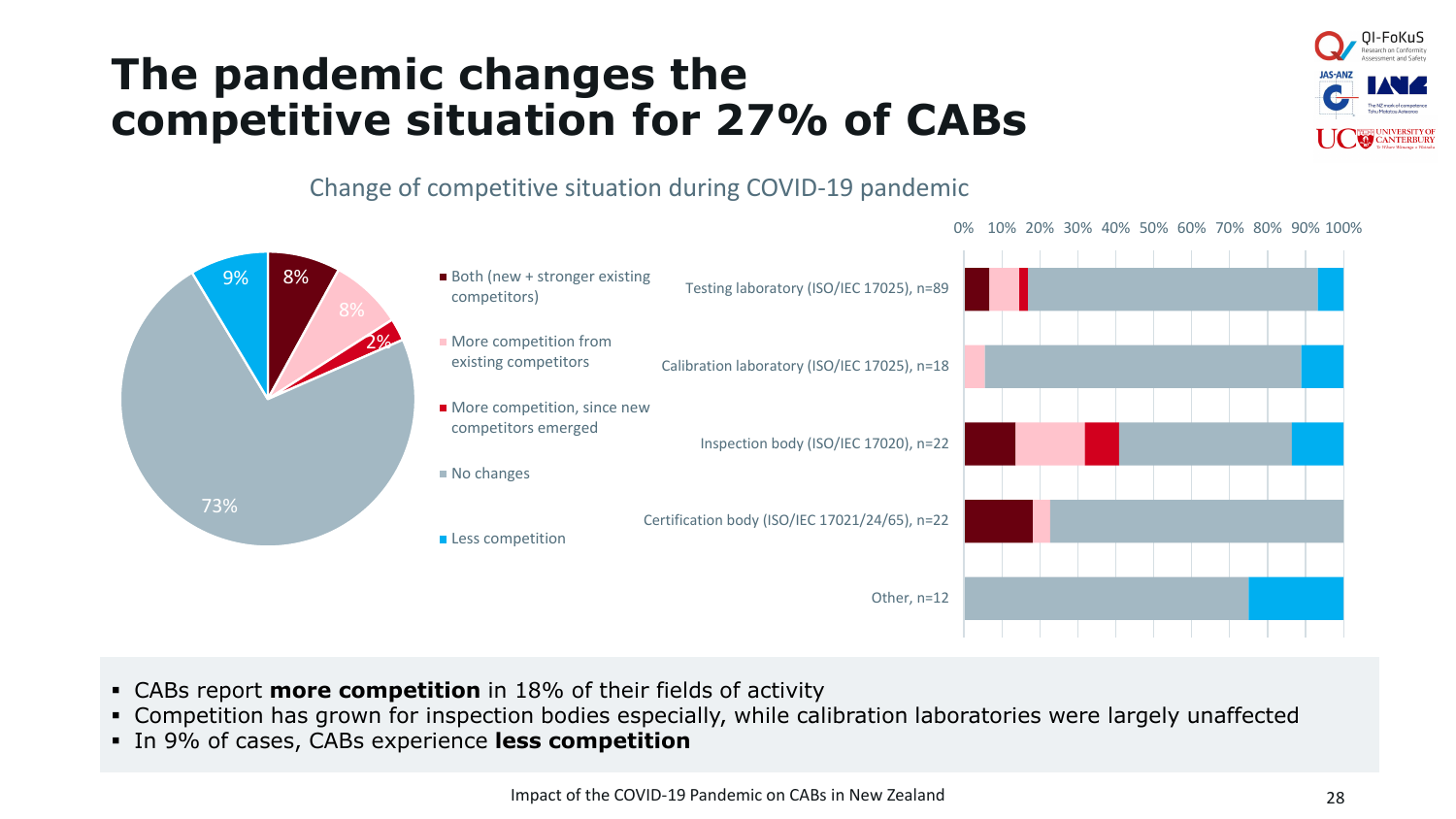# **Further comments from the participants on different aspects of conformity assessment in the COVID-19 pandemic 6**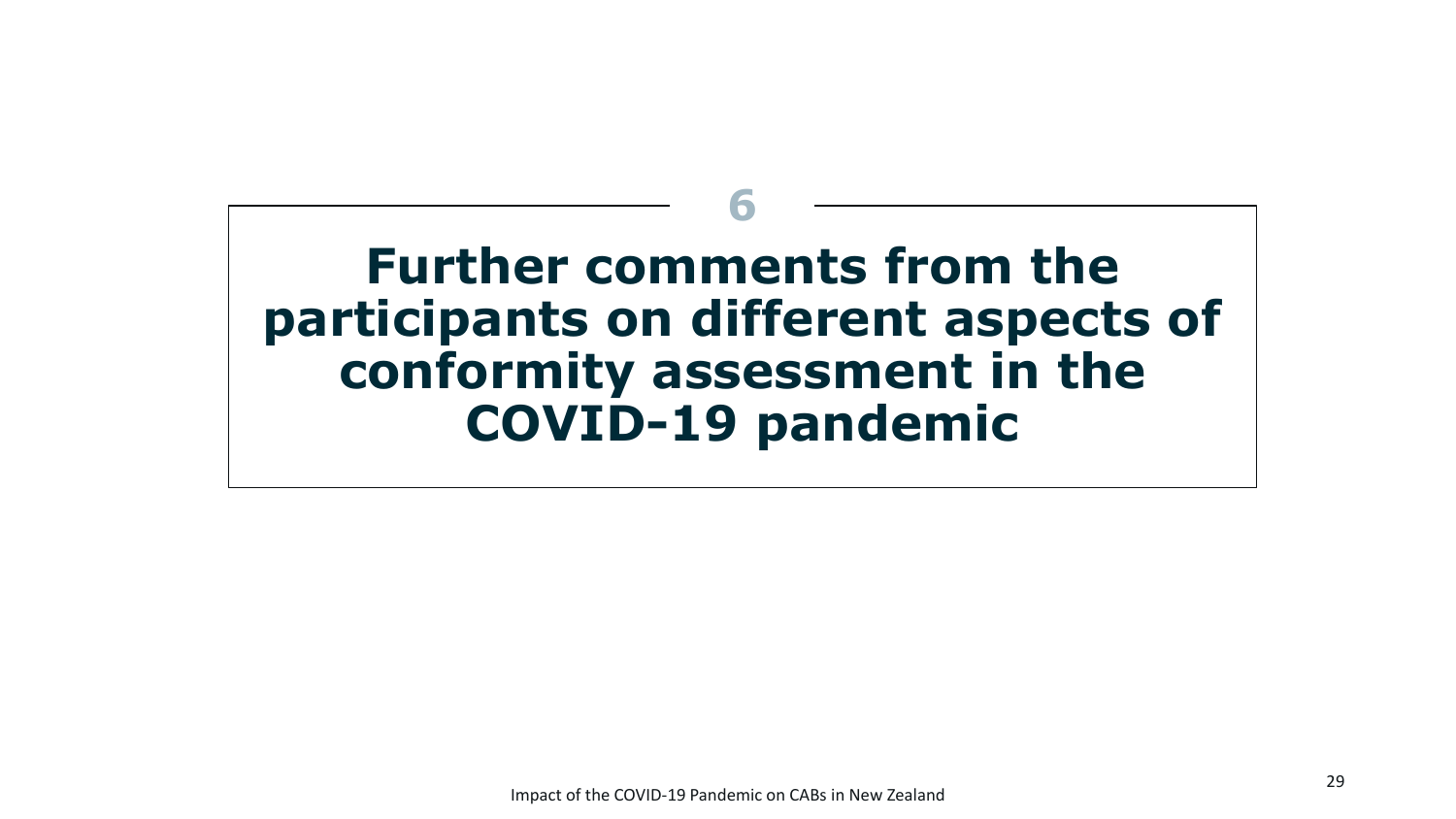# **Further comments by participants**



#### **General operations under lockdown**

- [The] COVID pandemic has resulted in the NZ **laboratory community working together with a common goal**, achieving a number of **significant advances** […].
- It **is impossible for lab staff to work from home** when all of the test equipment and test jigs are installed and operated in a controlled environment. [Under level 4, **we] were not classed as essential workers** so we were unable to travel to work […]. Fortunately we could open under level 3. It has taken about 6 months for demand to return to levels seen just before lock down.
- [T]he process of testing is a physical one and hence the **lockdown stopped our business completely**[,] **regardless** of any contingency or emergency management processes we had in place. […] **The process of deciding whether we were an "essential service"** or whether a request for us to perform testing work during the lockdown was "essential" was murky at best and we decided to err on the side of caution and close the business completely. This **process could do with clarification** going forward. From our point of view we could have continued to provide services without contact with clients or customers and minimal contact between a small group of staff.
- **International supplies** take longer to arrive.
- The **use of remote auditing has increased** due to COVID-19. We anticipate that **we will continue to use some remote auditing** as part of a blended audit model into the future.
- Although the COVID shutdown did have a financial effect on business operations[,][…][t]he **down time was used to great effect**  by those responsible for **research and development** and the **implementation of new initiatives**.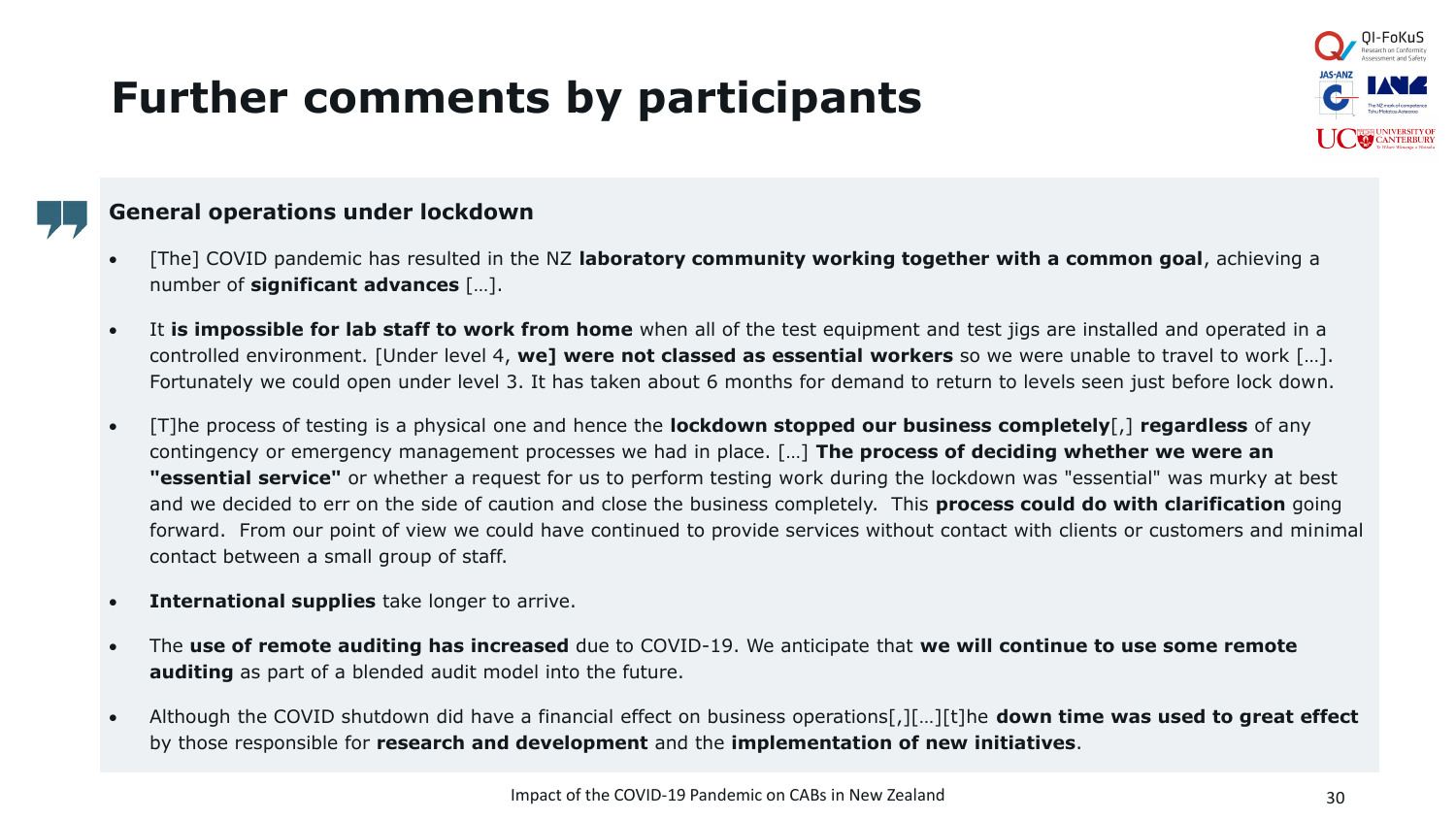# **Further comments by participants**



#### **Government regulations and support**

- **No redundancies** thanks to the **wage subsidy**. We would have been in much worse shape had it not been for the [government] support.
- The govt subsidies only covered staff wages but gave **no relief for normal operating expenses** payments etc this means we are playing financial catch up and that makes things hard.
- Business was prepared for COVID 19 impact[, however] [o]ur **Regulators were simply not prepared** and this caused unnecessary delay with both us and our clients. […] Government entities […] were also ill-prepared and had no plan for when lockdown began. Audit work was simply postponed which has now caused a serious months long backlog in our business.
- **[B]orders are closed**, so we cannot get **access to the foreign talent** we need to maintain our business much less grow it.

#### **Economic situation**

- The Covid-19 pandemic has been hard on our business we had **two months without any trading** at all this meant absolutely no income.
- [We] [i]ncurred **large financial loss** with the COVID 19 level 4 lockdown[,] but [we are] managing to cope with [the] current construction activity.
- [After lockdown, many] clients are trying to use **(lower) pricing** as a determinant in selecting work […]. It is important the regulatory authorities and their related parties (such as IANZ and JAS-ANZ) step up and **enforce regulations** so that the smaller unviable cowboys cannot gain hold in the market due to low price.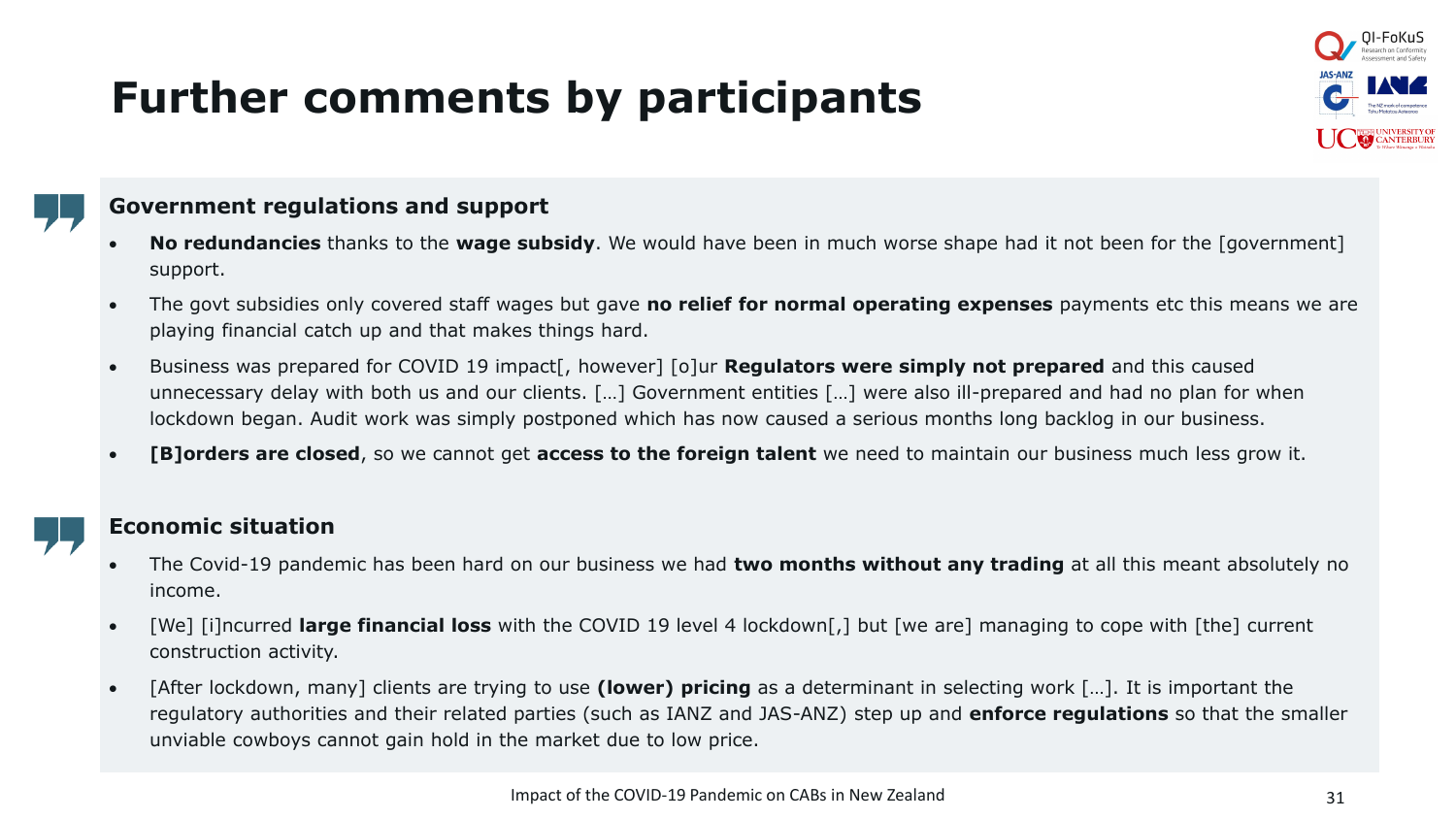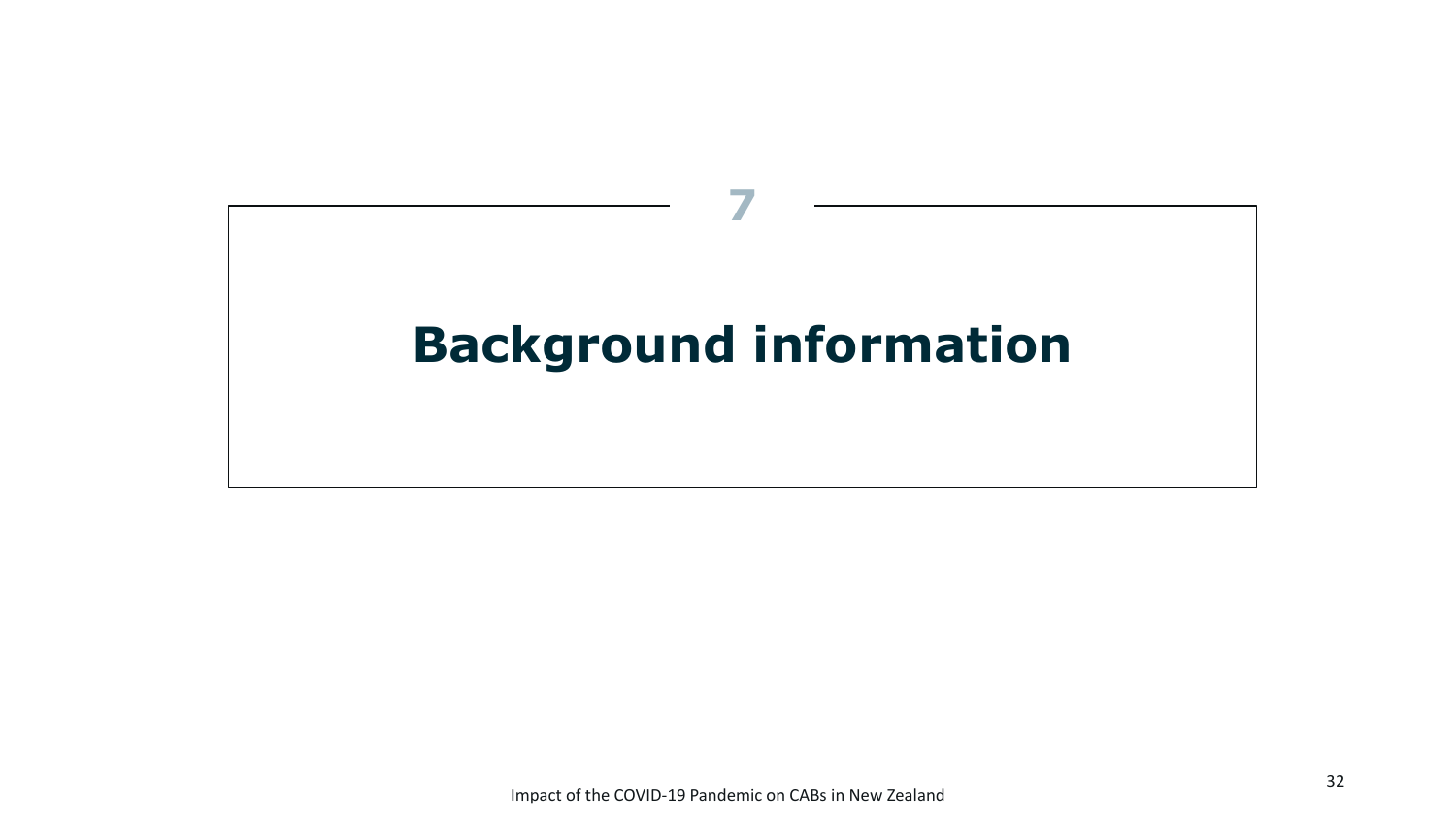#### *Prof Pavel Castka*

*Pavel Castka is Professor in Operations Management and Sustainability at UC Business School, University of Canterbury, New Zealand. He formerly served as Research Director of the College and MBA Director and had visiting appointments at UCLA Anderson School of Management (USA), University of Salford (UK), BOKU University (Austria), Vienna University of Economics and Business (Austria), Otago University (New Zealand) and NZT Fellow at Peking University (China). In 2018-2019, he served at Business and Economics Panel (Tertiary Education Commission, New Zealand) for 2018 PBRF assessment of research performance in New Zealand.*

*Prof Castka has been actively involved with international standardization within committees at the International Organization for Standardization as well as Standards Australia and Standards NZ and contributed to the development of the international guidance standard on social responsibility (ISO 26000), where he served as nominated expert between 2005-2010. He is currently ISO/TC 176 committee member; QR-008 committee member, and a member of IUCN's Commission on Environmental, Economic and Social Policy (CEESP). Pavel's research interests focus at the role of standards, self-regulation and certification in operations and supply chain management. He currently works on several research project that focus on innovations in conformity assessment as well as projects on food supply chains and remote auditing.* 



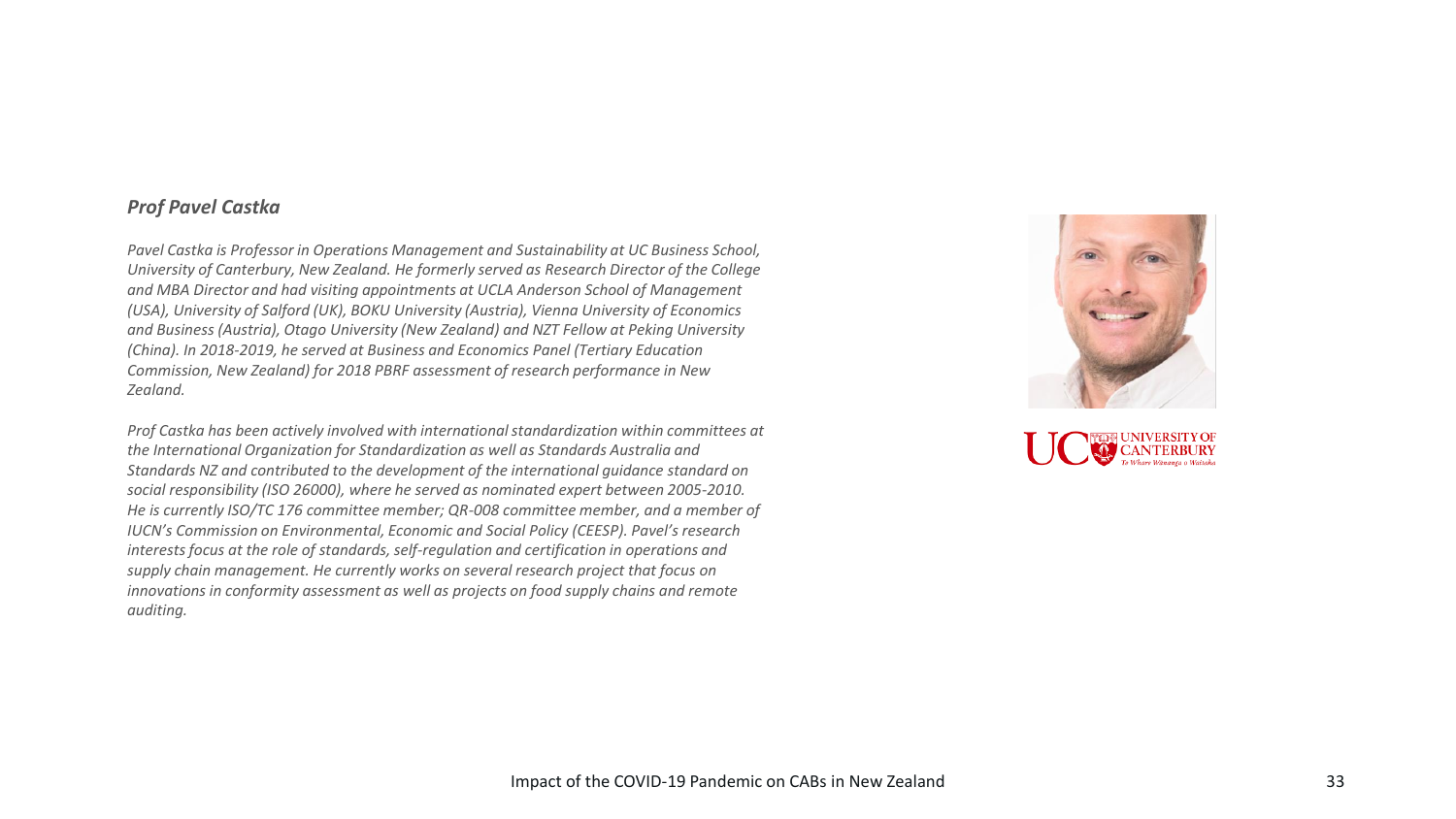#### *International Accreditation New Zealand (IANZ)*

*IANZ protects the health and wealth of New Zealand by ensuring that the companies who test or inspect the products and services you buy, consume, use or are surrounded by every day, are safe, accurate, and aren't doing us harm.*

*We do this by ensuring testing laboratories, inspection bodies, building consent authorities and medical imaging providers meet international standards and can demonstrate that they are competent.*

*Not all laboratories or inspection bodies are accredited, so when you see reports or certificates that carry the IANZ symbol, you can have confidence in results that are trusted in New Zealand.*



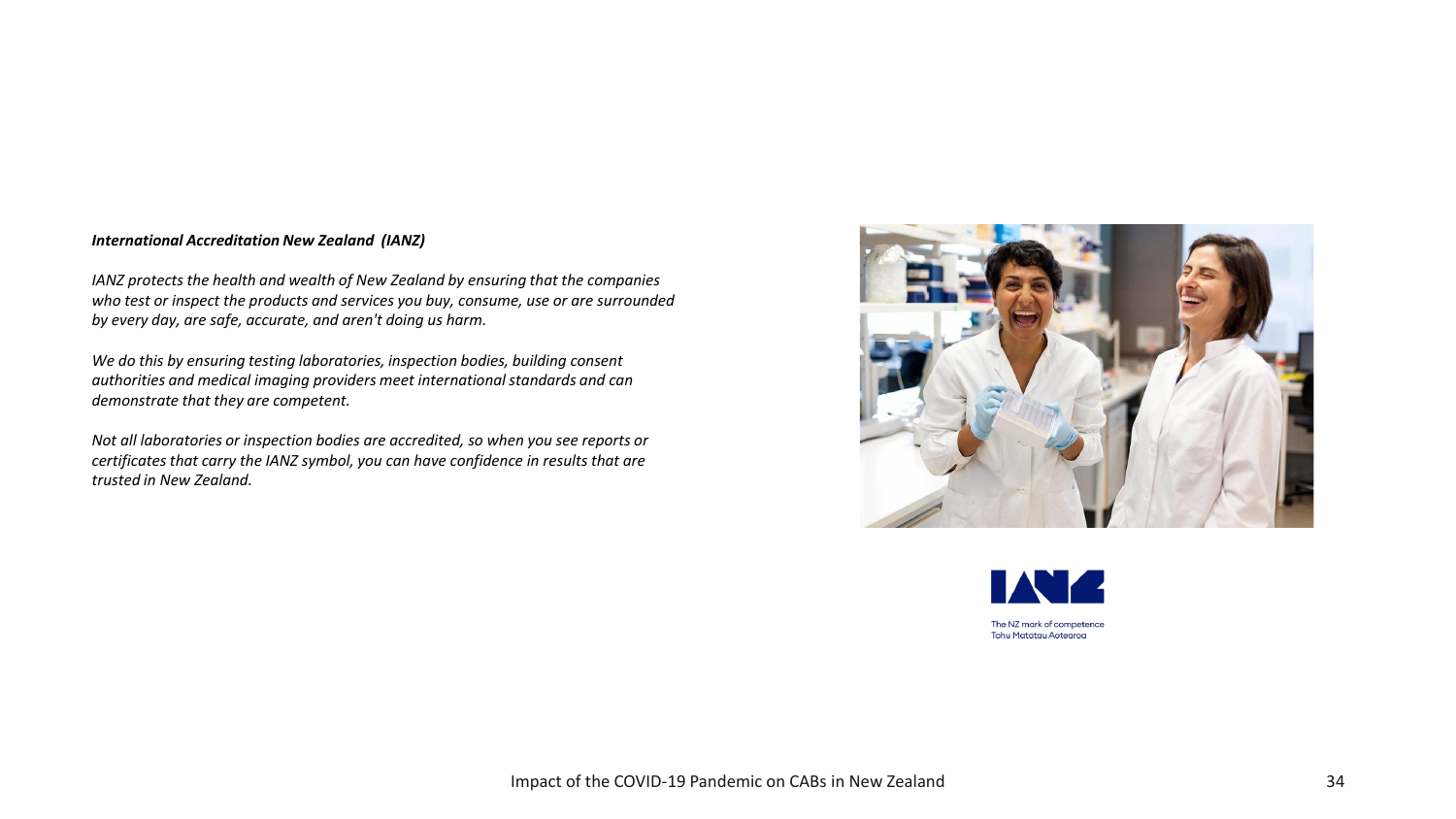#### *Joint Accreditation Scheme of Australia and New Zealand (JAS-ANZ)*

*JAS-ANZ helps markets work better by providing internationally recognised accreditation services that create economic benefit.*

*We play an integral role in helping the large and increasingly complicated market of goods and services work better—national, Trans-Tasman and international.*

*Accreditation has many flow-on benefits throughout the market chain for business, regulators and government by:*

- *reducing compliance and transaction costs*
- *reducing risk*
- *streamlining operations*
- *breaking down barriers to trade, which provides greater access to foreign markets*

• *providing assurance to the many players involved that goods and services sold are safe and can be used for their intended purpose.*

*Accreditation adds value to the ever growing and increasingly complicated market chain in many ways, including by providing a symbol of assurance that certifiers and inspectors are independent and competent to perform their duties.*



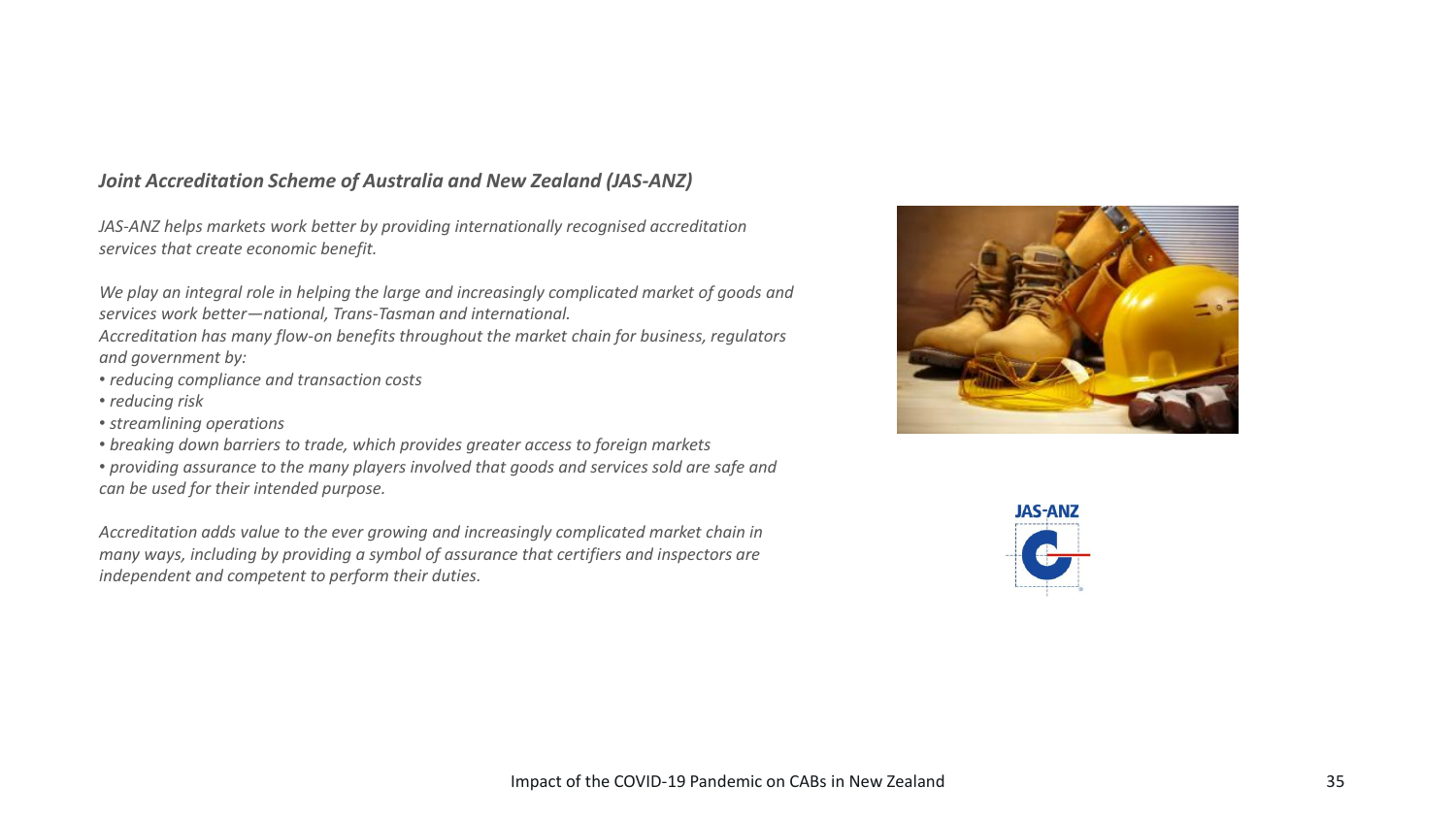#### *The research initiative QI-FoKuS*

*QI-FoKuS is a research project with a focus on Quality Infrastructure (QI), specifically conformity assessment and safety, from an economic perspective.*

*QI-FoKuS was launched in 2019 as a joint initiative of the German Federal Institute for Materials Research and Testing (BAM) and Technische Universität Berlin (Chair for Innovation Economics of Prof. Knut Blind) and is supported by the German Federal Ministry for Economic Affairs and Energy.*

*The initiative aims to create a better data base for research by regularly conducting surveys among companies and conformity assessment bodies. The data and analyses contribute to improve our understanding of the elements of QI and their interactions. It thereby informs political decision-makers, industry, and the public in a professional manner through evidence-based argumentation on conformity assessment and accreditation.*







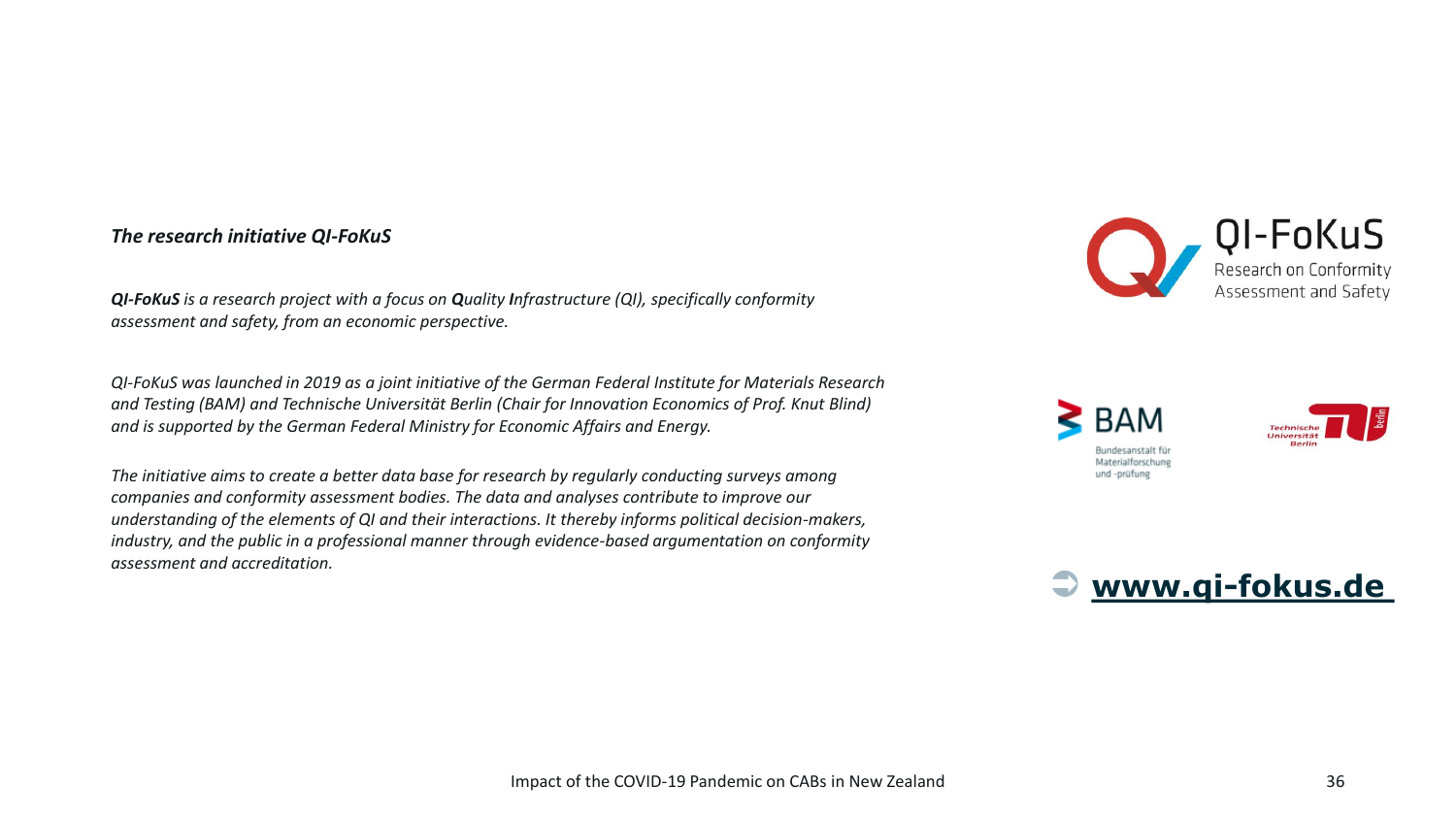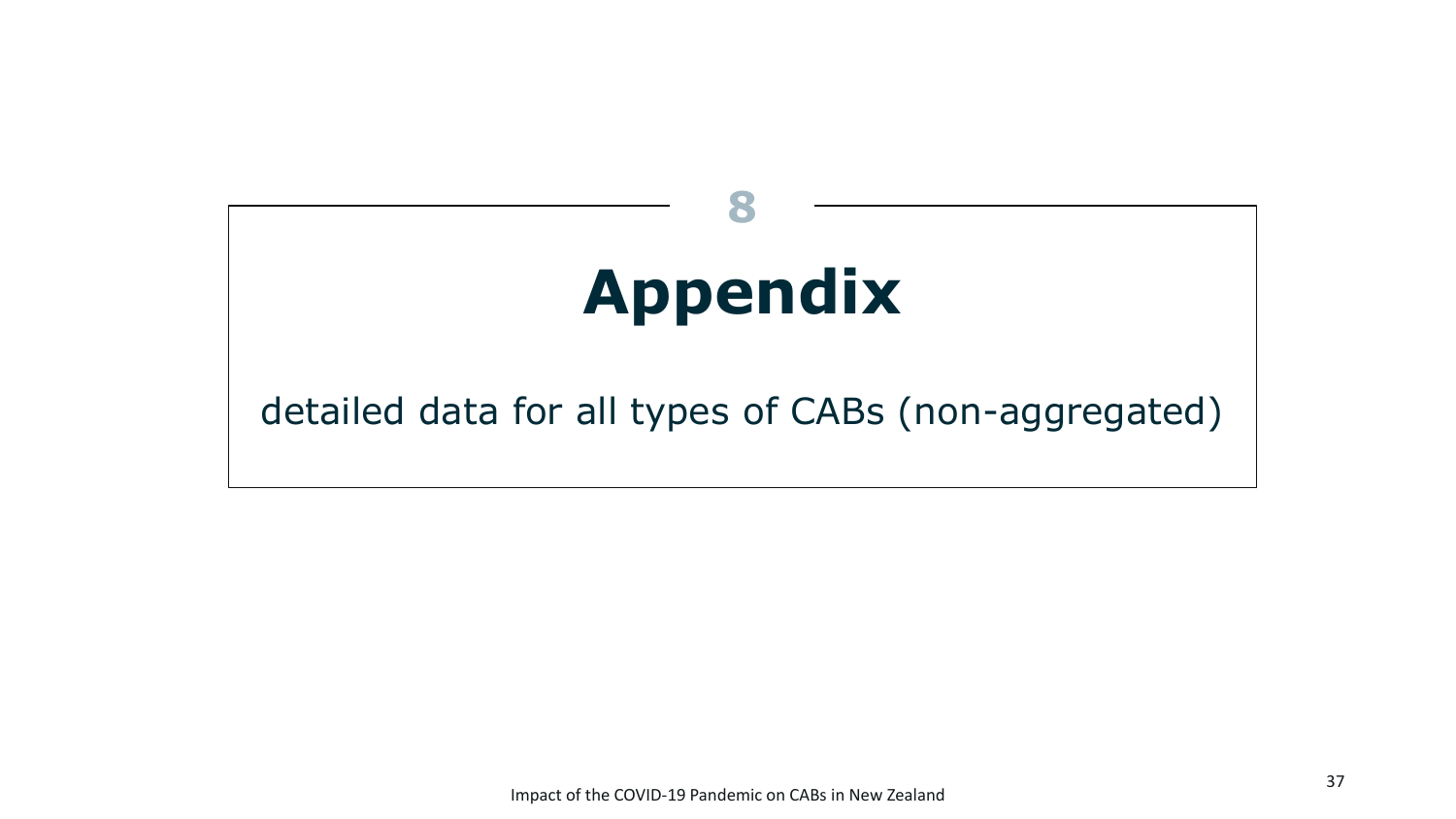

# **Decline in demand during the COVID-19 pandemic for all types of CAB**



- 44% of all CA fields of activity with a **strong or very strong decline in orders**
- **Example 2 Inspection bodies** face the biggest decreases in demand
- Falling demand is mainly caused by **declining new orders**, cancellations prevail for 20%.
- One in 7 CABs experiences **increased demand**

**Postponement of orders to a later** 

Cancellations

date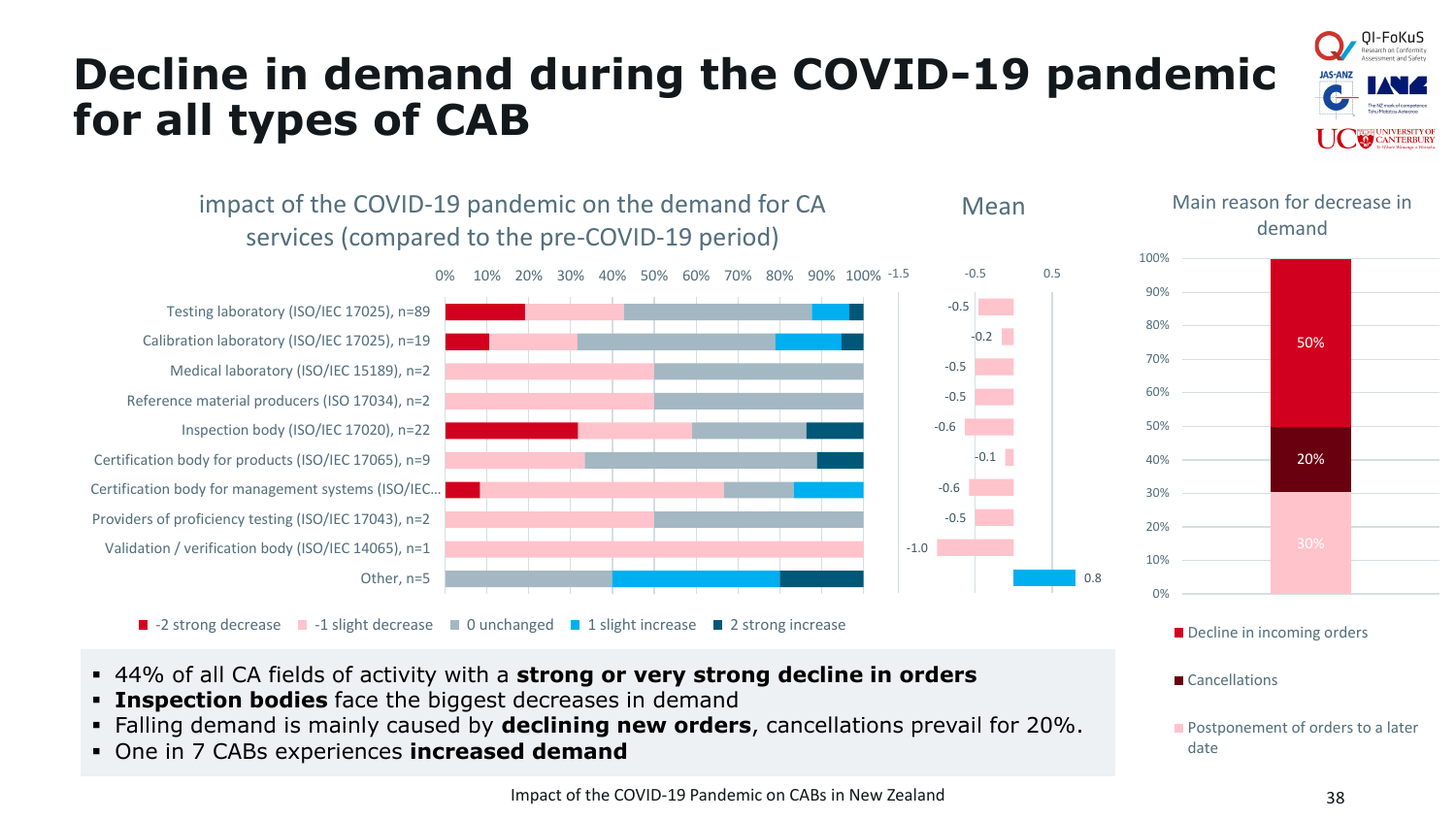#### **Expectations are rather pessimistic, insecurity is widespread**





- Most CABs do not expect a **recovery within the next 6 months**, every fourth does not expect one at all
- Every fifth CAB **does not know what to expect** from the future
- **Example 1** Inspection bodies are generally more optimistic about short-term recovery than other CABs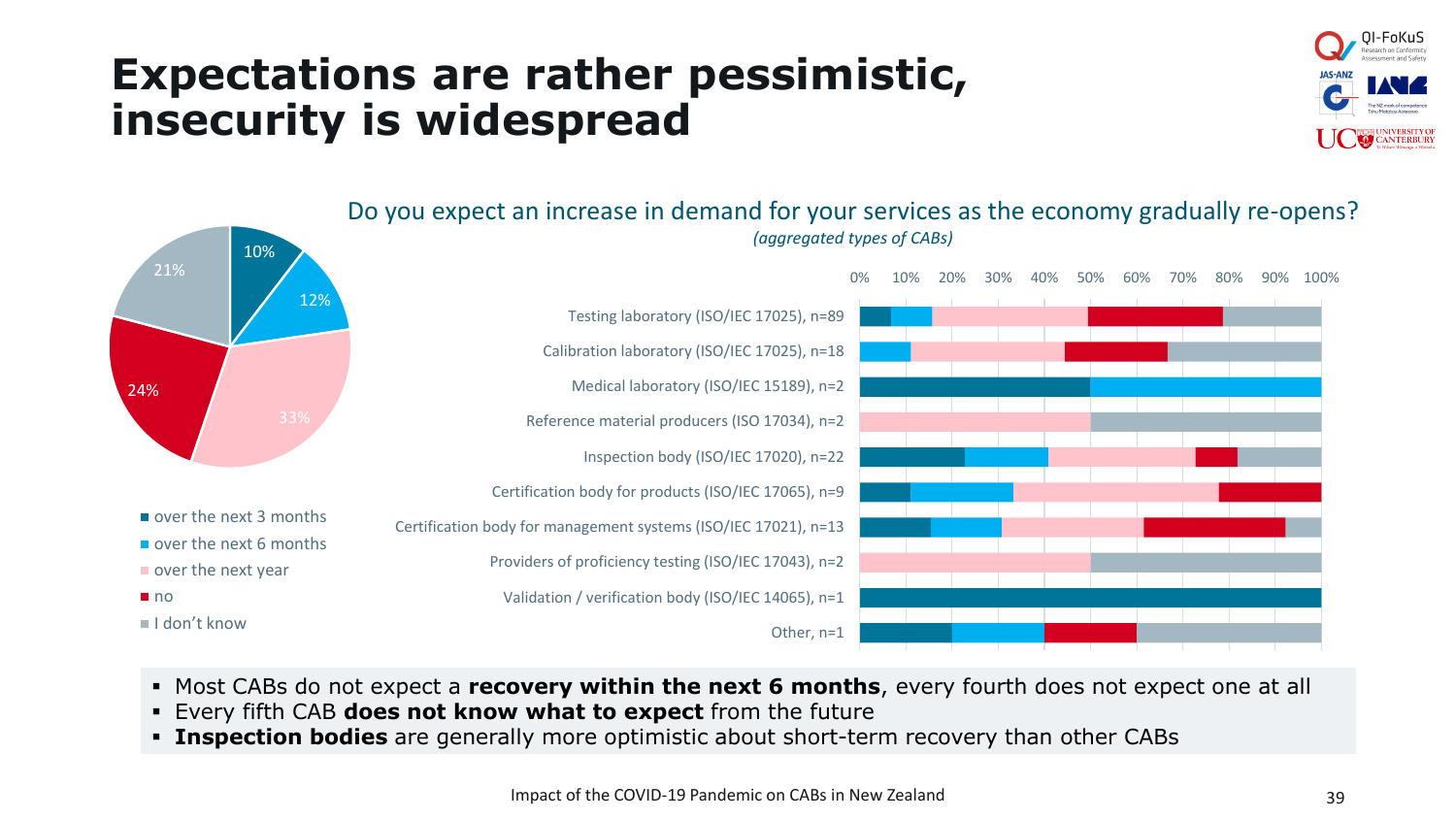#### **Impact of the COVID-19 pandemic on the customer base varies**







- **For most CABs the customer base** has not been affected
- However, there are CABs **gaining and losing customers** in all fields of activity
- **EXECUTE:** Almost half of certification bodies have gained new customers
- **EXECUTE:** Loss of customers is especially common among **inspection bodies:** every third is affected.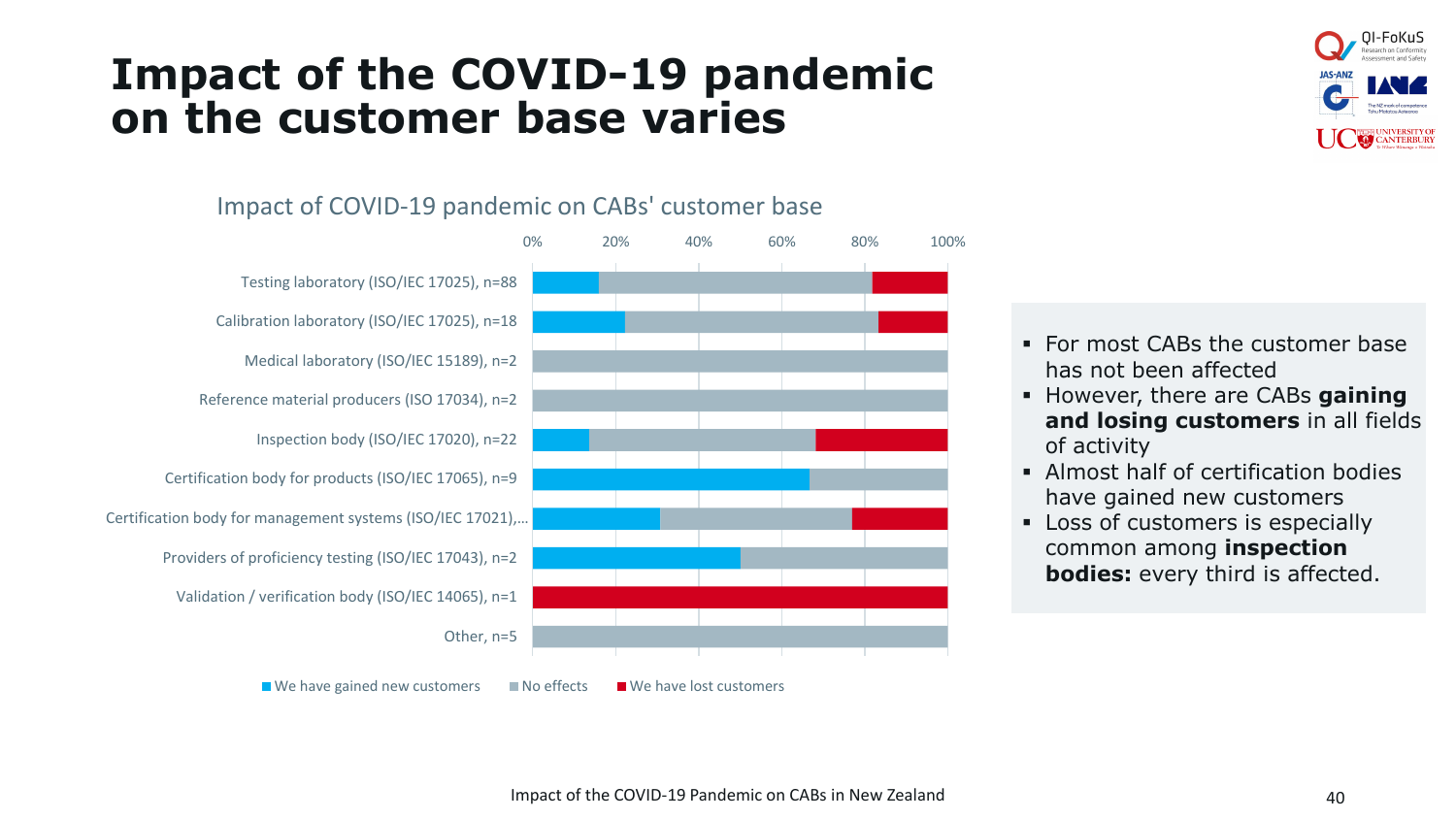## **At the beginning of the pandemic, most CABs were strongly hampered in their operations**



- **At the peak of the pandemic** (March-June 2020) 1 in 5 CABs had to stop almost all of its services
- 40% faced **major restrictions** to operations
- **Inspection bodies`**  operations were heavily obstructed
- Only 5% were unaffected



At the peak of the COVID-19 related restrictions (from March to June 2020): How did the restrictions affect your operations?



■ We have stopped almost all of our services **Our operations were greatly restricted** 

 $\blacksquare$  We only faced minor restrictions  $\blacksquare$  We operated in the same way as before the pandemic

Impact of the COVID-19 Pandemic on CABs in New Zealand 41 41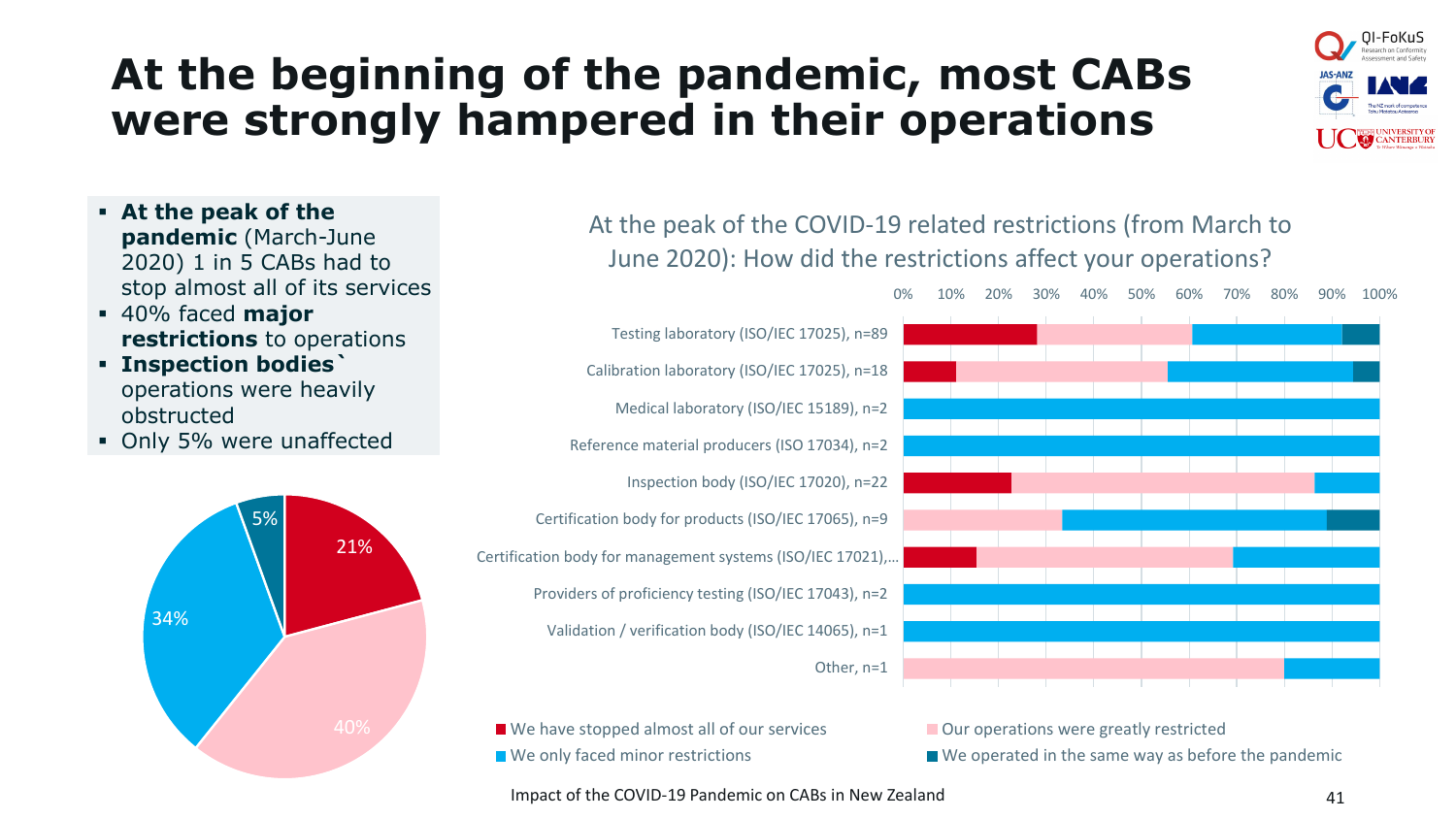# **….though the majority has returned to normalcy** (October/November 2020)



#### At the moment: How do the COVID-19 restrictions affect your operations?



■ We have stopped almost all of our services **Our operations are greatly restricted** 



 $\blacksquare$  We only face minor restrictions  $\blacksquare$  We operate in the same way as before the pandemic

- The number of CABs still facing major **restrictions** or halting their operations due to the pandemic dropped to 8% at the time of the survey
- Minor restrictions persist for 38% of CABs surveyed
- More than half of CABs operate the same way than before the pandemic



Impact of the COVID-19 Pandemic on CABs in New Zealand 42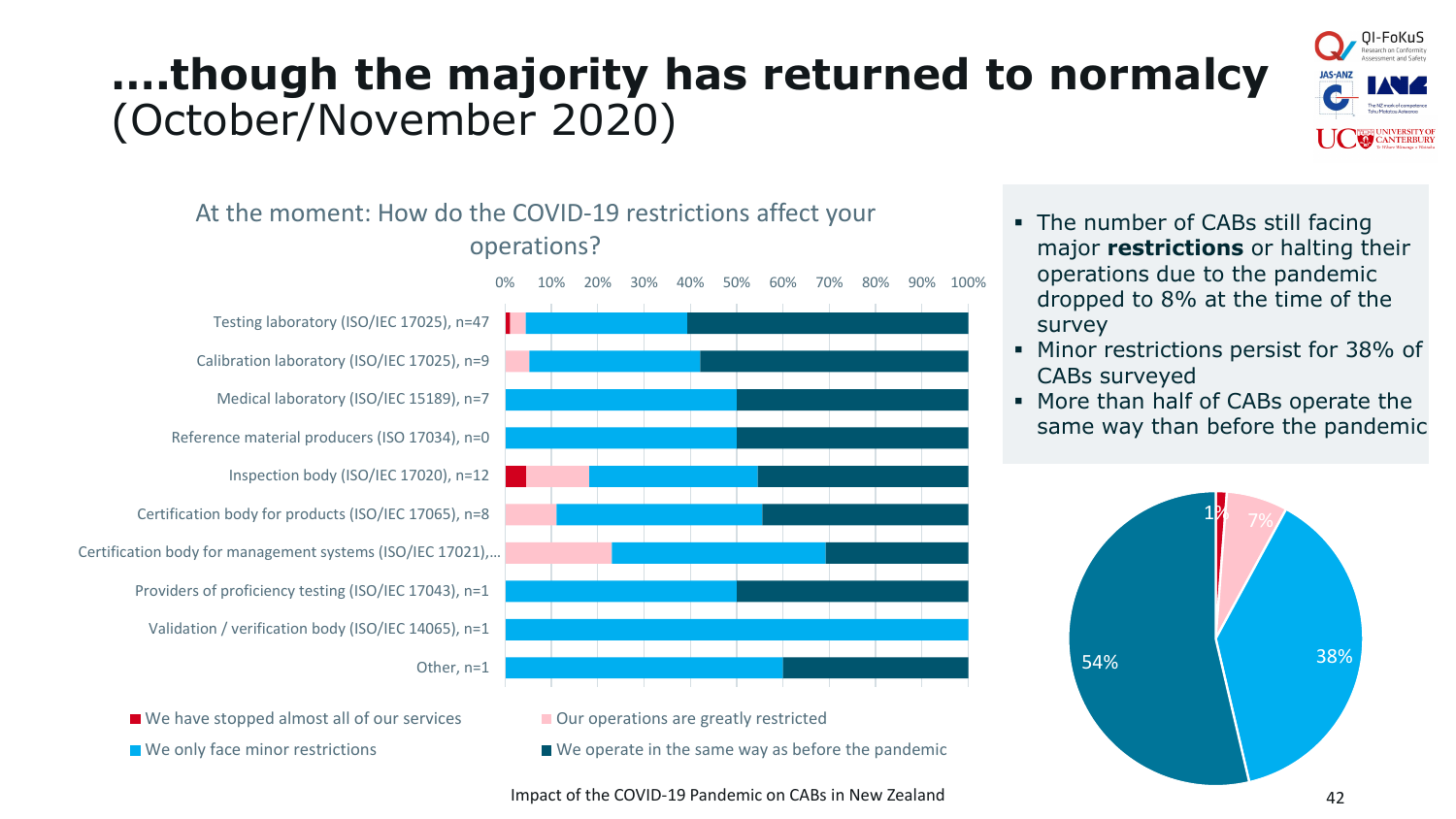#### **One in four CABs respond to the pandemic by expanding services or offering new ones**



#### New or changed activities and services due to the COVID-19 pandemic

Testing laboratory (ISO/IEC 17025), n=89 Calibration laboratory (ISO/IEC 17025), n=19 Medical laboratory (ISO/IEC 15189), n=2 Reference material producers (ISO 17034), n=2 Inspection body (ISO/IEC 17020), n=22 Certification body for products (ISO/IEC 17065), n=9 Certification body for management systems (ISO/IEC 17021), n=13 Providers of proficiency testing (ISO/IEC 17043), n=2 Validation / verification body (ISO/IEC 14065), n=1 Other, n=5



0% 10% 20% 30% 40% 50% 60% 70% 80% 90% 100%



- Yes, we have started new activities or offer new services
- Yes, we have reinforced our existing services and increased our offerings of these services
- Yes, both (we started new activities and reinforced existing services)

■ No

- 23% of all CA fields of activity, **new activities** were initiated **and/or existing ones were strengthened**  during the pandemic
- This was especially common among **certification bodies**  (59%) as well as **inspection bodies** (27%)
- New or increased activities **in particular** in:
	- COVID-19 testing
	- COVID-19 protection equipment
	- Remote activities (inspection, auditing)
- Calibration laboratories did not introduce new services or expand existing activities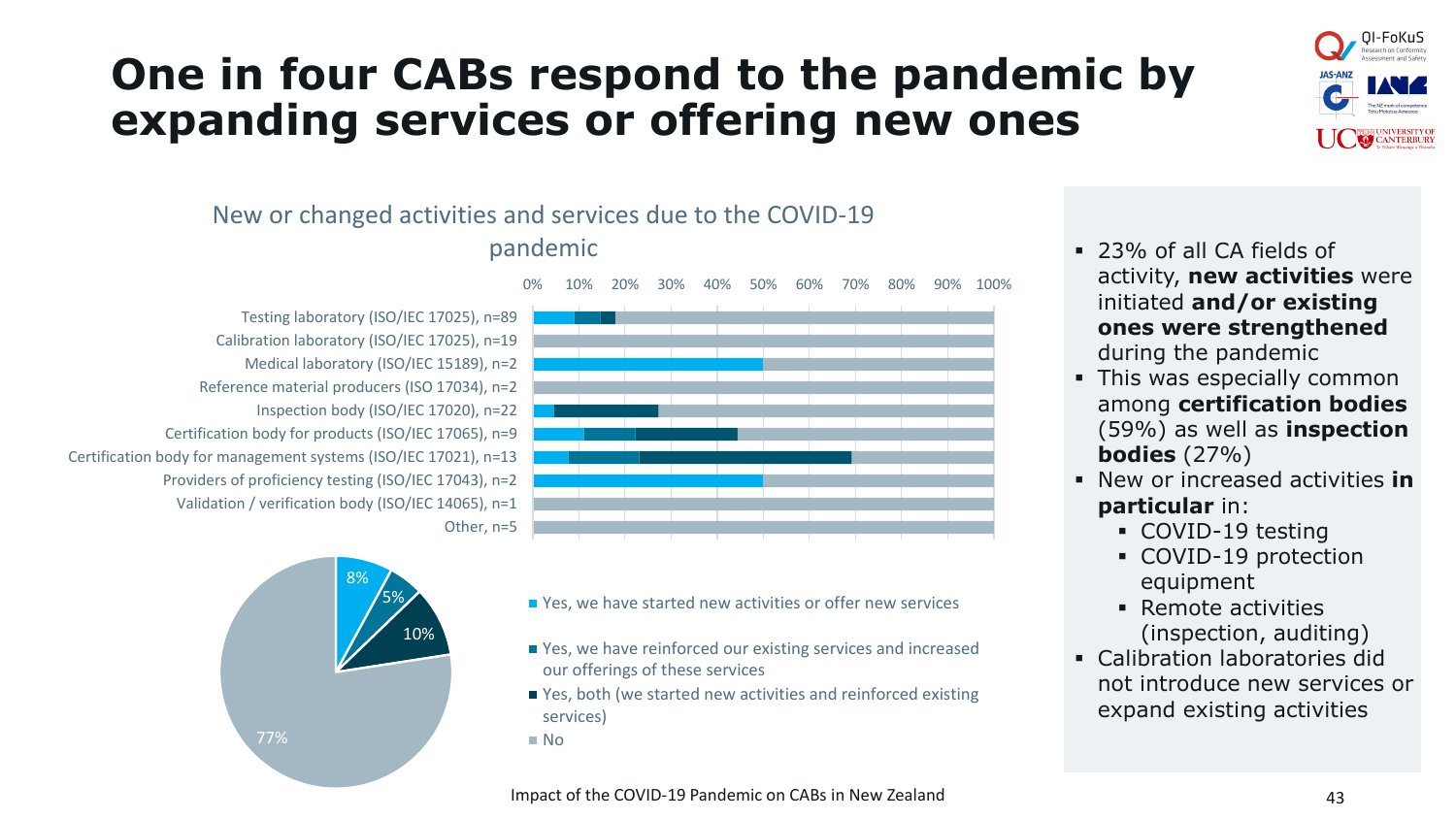## **Every third CAB postpones investments due to the pandemic**



#### Impact on investment activities



- **30% of the CABs postpone investments**  due to the COVID-19 pandemic – especially inspection bodies (46%)
- **Only 8% of all CABs invest additionally**  mostly certification bodies (14%)
- Areas most CABs invest in are **digital infrastructure** and new devices and equipment



#### Areas of investment (multiple answers possible)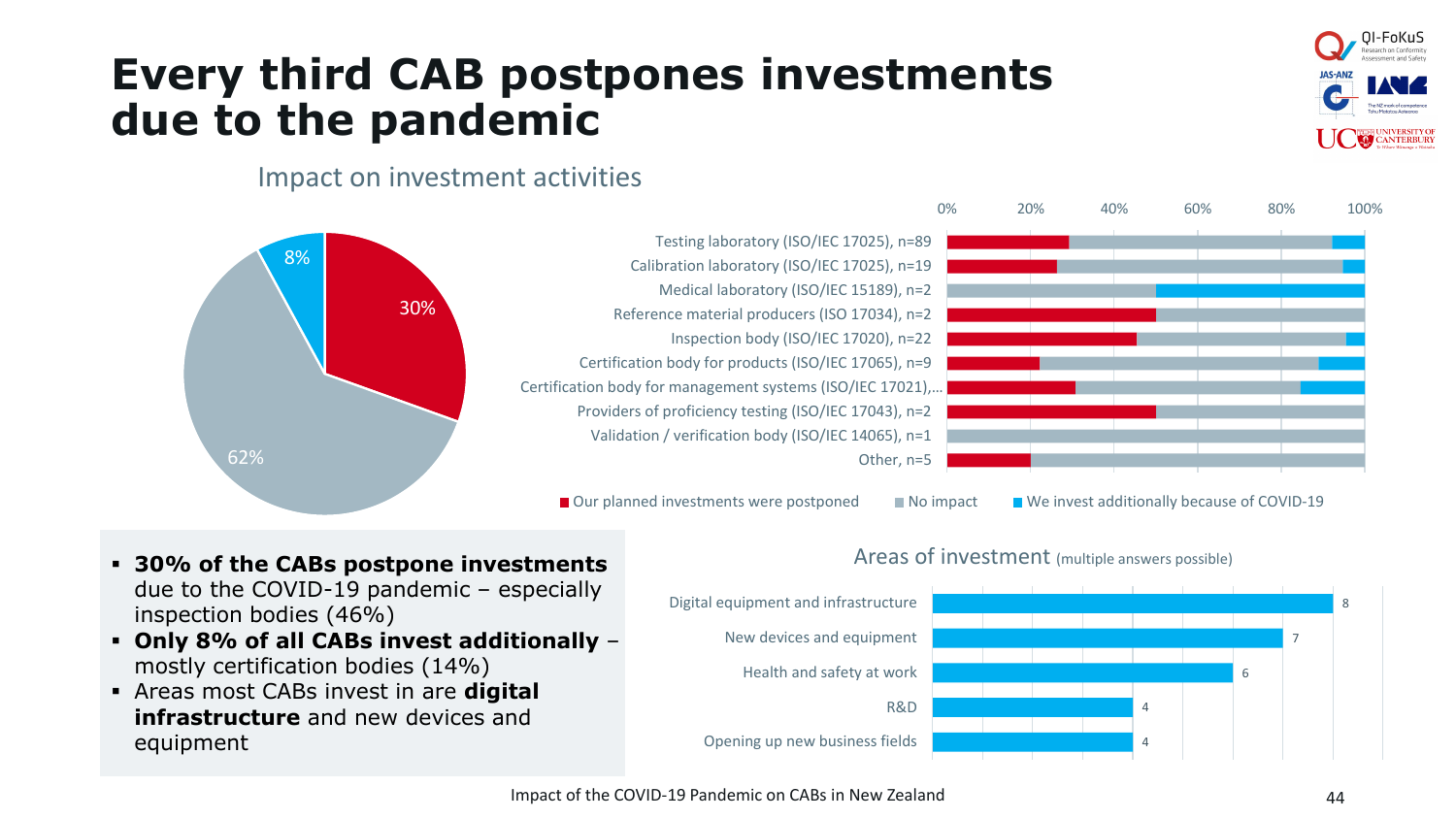## **Majority of the CABs sees increased need for digitalization due to the COVID-19 pandemic**







 $\blacksquare$  Yes, through customer demand  $\blacksquare$  Yes, for internal processes  $\blacksquare$  Yes, both (customer demand and internal processes)  $\blacksquare$  No  $\blacksquare$  I don't know

- Demand for digitalization **is driven by both, customer demand and for internal processes**
- An increased need for digitalisation is common especially among **certification and inspection bodies**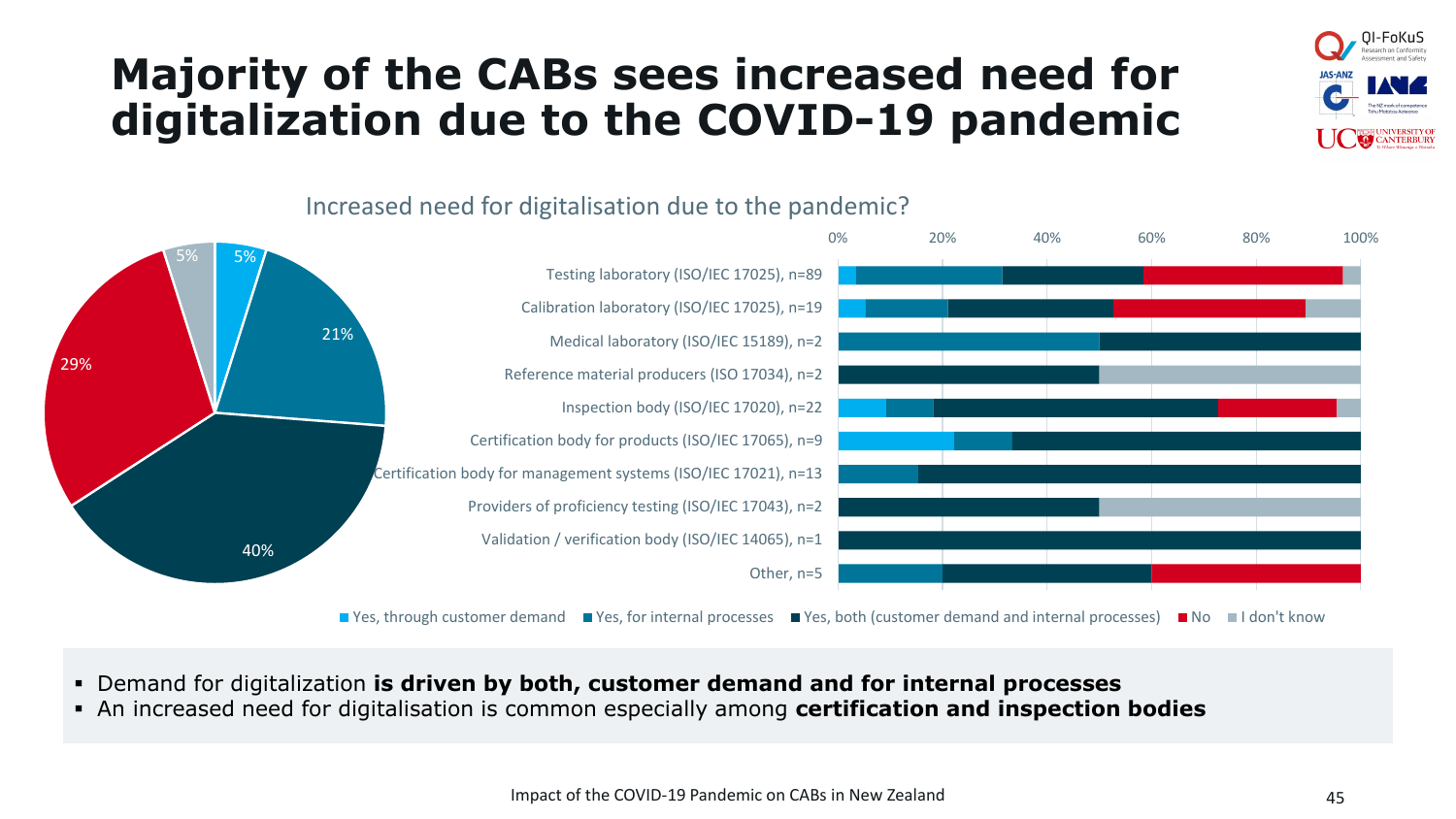## **Most CABs had contingency plans & resources for coping with the pandemic**



#### Contingency plan before pandemic (n=119)?



- 59% of all CABs had a **contingency plan** before the start of the COVID-19 pandemic
- Accordingly, 75% of the CABs surveyed stated that they did have **crisis-relevant knowledge** at that time
- Most CABs had the necessary personnel (96%), IT systems (87%) and the financial resources (92%) to cope with the crisis



Testing laboratory (ISO/IEC 17025), n=88 Calibration laboratory (ISO/IEC 17025), n=20 Medical laboratory (ISO/IEC 15189), n=2 Reference material producers (ISO 17034), n=2 Inspection body (ISO/IEC 17020), n=22 Certification body for products (ISO/IEC 17065), n=9 Cert.body for management systems (ISO/IEC 17021),… Providers of proficiency testing (ISO/IEC 17043), n=2 Validation / verification body (ISO/IEC 14065), n=1 Other, n=5



29

5

9

15

113

0 20 40 60 80 100 120

109

103

89

Yes No

of the pandemic (n=118)